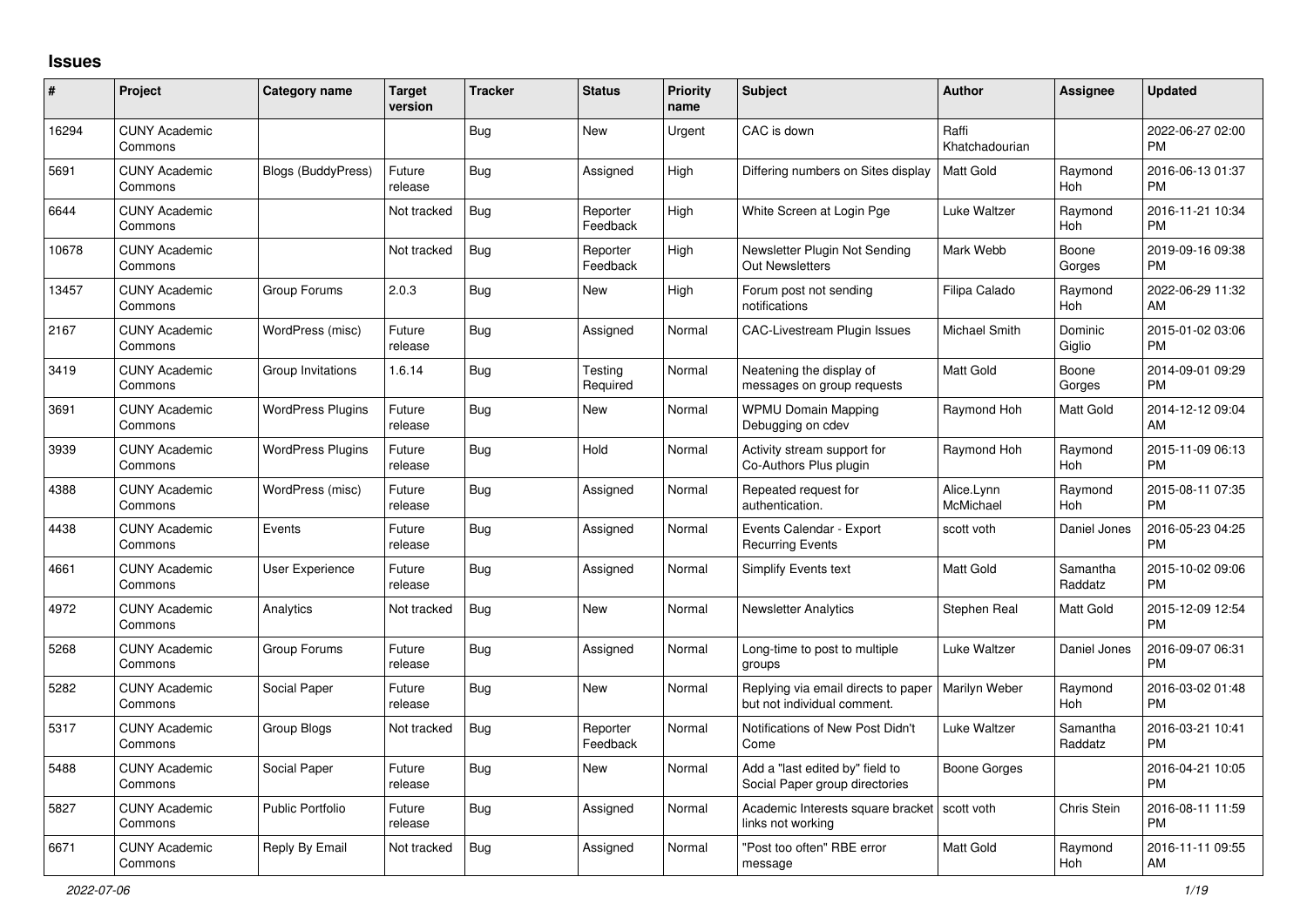| #     | Project                         | <b>Category name</b>       | <b>Target</b><br>version | <b>Tracker</b> | <b>Status</b>        | <b>Priority</b><br>name | <b>Subject</b>                                                                            | Author              | <b>Assignee</b>     | <b>Updated</b>                |
|-------|---------------------------------|----------------------------|--------------------------|----------------|----------------------|-------------------------|-------------------------------------------------------------------------------------------|---------------------|---------------------|-------------------------------|
| 6755  | <b>CUNY Academic</b><br>Commons | WordPress (misc)           | Future<br>release        | <b>Bug</b>     | New                  | Normal                  | Cannot Deactivate Plugin                                                                  | Laura Kane          |                     | 2016-11-16 01:12<br><b>PM</b> |
| 6995  | <b>CUNY Academic</b><br>Commons | Home Page                  | Not tracked              | <b>Bug</b>     | Assigned             | Normal                  | member filter on homepage not<br>working                                                  | <b>Matt Gold</b>    | Raymond<br>Hoh      | 2016-12-11 09:46<br><b>PM</b> |
| 7022  | <b>CUNY Academic</b><br>Commons | Announcements              | Future<br>release        | <b>Bug</b>     | New                  | Normal                  | Sitewide announcements should<br>be displayed on, and dismissable<br>from, mapped domains | <b>Boone Gorges</b> | Boone<br>Gorges     | 2018-03-22 10:18<br>AM        |
| 7663  | <b>CUNY Academic</b><br>Commons | Social Paper               | Future<br>release        | <b>Bug</b>     | New                  | Normal                  | Social Paper notifications not<br>formatted correctly on secondary<br>sites               | <b>Boone Gorges</b> | Boone<br>Gorges     | 2018-04-16 03:52<br><b>PM</b> |
| 7928  | <b>CUNY Academic</b><br>Commons | Group Forums               | Not tracked              | Bug            | New                  | Normal                  | Duplicate Forum post                                                                      | Luke Waltzer        | Raymond<br>Hoh      | 2017-04-11 09:27<br><b>PM</b> |
| 7981  | <b>CUNY Academic</b><br>Commons | Social Paper               | Future<br>release        | <b>Bug</b>     | New                  | Normal                  | Social Paper comments should<br>not go to spam                                            | Luke Waltzer        | Boone<br>Gorges     | 2018-04-16 03:52<br><b>PM</b> |
| 8440  | <b>CUNY Academic</b><br>Commons | Onboarding                 | Not tracked              | Bug            | <b>New</b>           | Normal                  | Create Test Email Accounts for<br><b>Onboarding Project</b>                               | Stephen Real        | Stephen Real        | 2017-08-01 09:49<br><b>PM</b> |
| 8991  | <b>CUNY Academic</b><br>Commons | Reply By Email             | Not tracked              | <b>Bug</b>     | Hold                 | Normal                  | RBE duplicate email message<br>issue                                                      | Matt Gold           | Raymond<br>Hoh      | 2018-02-18 08:53<br><b>PM</b> |
| 9060  | <b>CUNY Academic</b><br>Commons | Commons In A Box           | Not tracked              | Bug            | Hold                 | Normal                  | Problems with CBox image library<br>/ upload                                              | Lisa Rhody          | Raymond<br>Hoh      | 2018-01-10 03:26<br><b>PM</b> |
| 9289  | <b>CUNY Academic</b><br>Commons | <b>WordPress Plugins</b>   | Future<br>release        | Bug            | Reporter<br>Feedback | Normal                  | Email Users Plugin                                                                        | Laurie Hurson       | Boone<br>Gorges     | 2018-10-24 12:34<br><b>PM</b> |
| 9346  | <b>CUNY Academic</b><br>Commons | WordPress (misc)           | Not tracked              | Bug            | New                  | Normal                  | Clone cetls.bmcc.cuny.edu for<br>development                                              | Owen Roberts        | Raymond<br>Hoh      | 2018-03-06 05:35<br><b>PM</b> |
| 9515  | <b>CUNY Academic</b><br>Commons | <b>WordPress Plugins</b>   | Not tracked              | <b>Bug</b>     | Reporter<br>Feedback | Normal                  | Text to Speech plugin - "More<br>Slowly" checkbox not working                             | scott voth          | Boone<br>Gorges     | 2018-06-13 02:26<br><b>PM</b> |
| 9835  | <b>CUNY Academic</b><br>Commons | Group Forums               | Future<br>release        | <b>Bug</b>     | Assigned             | Normal                  | add a "like" function?                                                                    | Marilyn Weber       | <b>Erik Trainer</b> | 2018-06-05 01:49<br><b>PM</b> |
| 9926  | <b>CUNY Academic</b><br>Commons | <b>WordPress Plugins</b>   | Future<br>release        | Bug            | New                  | Normal                  | twitter-mentions-as-comments<br>cron jobs can run long                                    | <b>Boone Gorges</b> | Boone<br>Gorges     | 2018-10-24 12:34<br><b>PM</b> |
| 9979  | <b>CUNY Academic</b><br>Commons | <b>Email Notifications</b> | Not tracked              | Bug            | Reporter<br>Feedback | Normal                  | Reports of slow email activation<br>emails                                                | <b>Matt Gold</b>    | Boone<br>Gorges     | 2018-08-29 09:40<br><b>PM</b> |
| 10040 | <b>CUNY Academic</b><br>Commons | WordPress (misc)           | Not tracked              | <b>Bug</b>     | Reporter<br>Feedback | Normal                  | User doesn't see full list of themes   Matt Gold                                          |                     | Boone<br>Gorges     | 2018-07-25 10:12<br>AM        |
| 10262 | <b>CUNY Academic</b><br>Commons |                            | Not tracked              | Bug            | Reporter<br>Feedback | Normal                  | Newsletter Plugin: Broken Image<br>at Bottom of All Newsletters                           | Mark Webb           | Raymond<br>Hoh      | 2018-08-30 05:17<br><b>PM</b> |
| 10769 | <b>CUNY Academic</b><br>Commons | <b>WordPress Themes</b>    | Not tracked              | Bug            | Reporter<br>Feedback | Normal                  | 2011 Theme Sidebar                                                                        | Mark Webb           |                     | 2018-12-04 04:09<br><b>PM</b> |
| 10794 | <b>CUNY Academic</b><br>Commons | Performance                | Not tracked              | Bug            | New                  | Normal                  | Memcached connection<br>occasionally breaks                                               | <b>Boone Gorges</b> | Boone<br>Gorges     | 2018-12-06 03:30<br><b>PM</b> |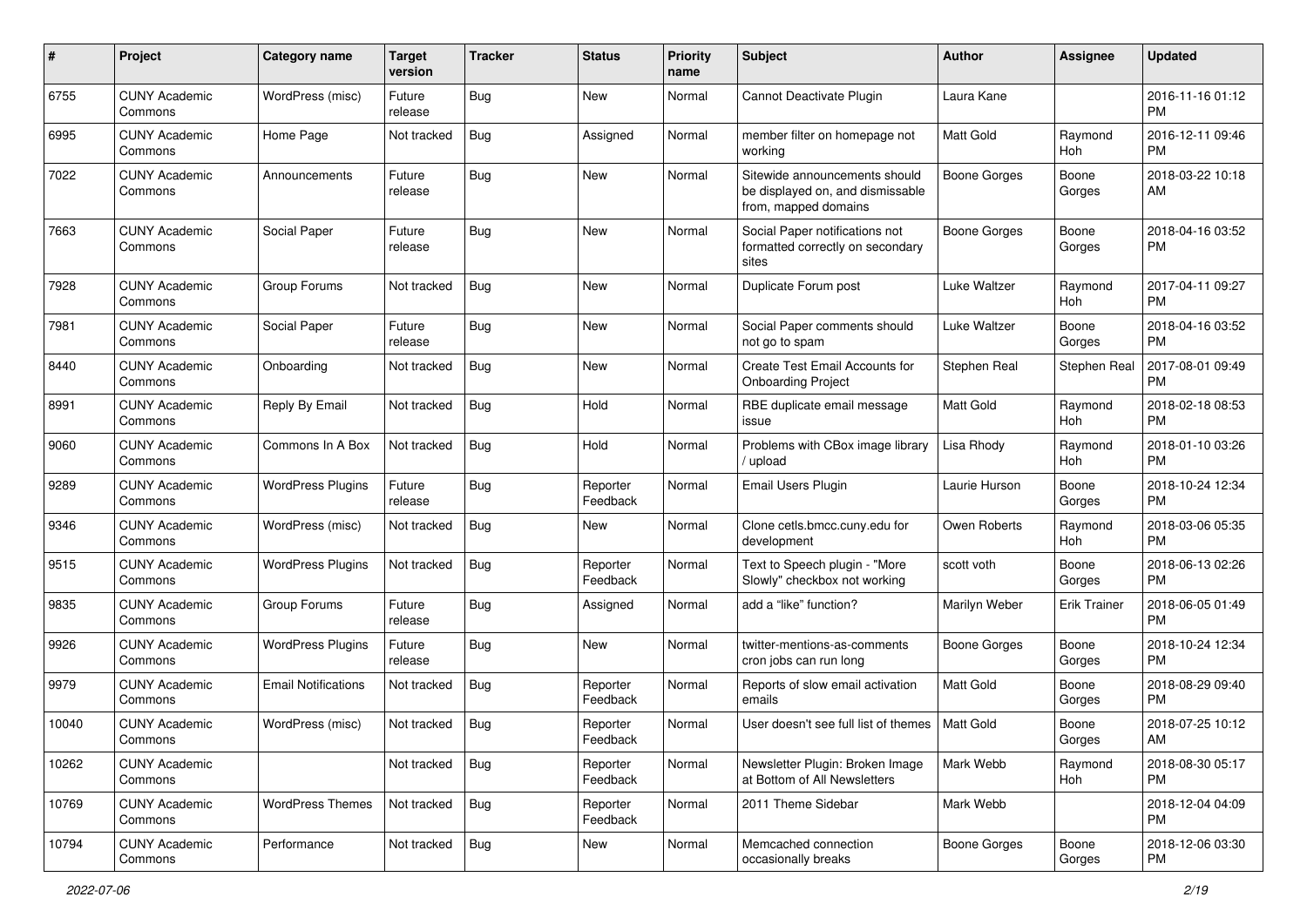| #     | Project                         | <b>Category name</b>     | <b>Target</b><br>version | <b>Tracker</b> | <b>Status</b>        | Priority<br>name | <b>Subject</b>                                                                                               | Author              | <b>Assignee</b>       | <b>Updated</b>                |
|-------|---------------------------------|--------------------------|--------------------------|----------------|----------------------|------------------|--------------------------------------------------------------------------------------------------------------|---------------------|-----------------------|-------------------------------|
| 11024 | <b>CUNY Academic</b><br>Commons | WordPress (misc)         | Future<br>release        | Bug            | <b>New</b>           | Normal           | Subsites should not show "you<br>should update your .htaccess<br>now" notice after permalink setting<br>save | <b>Boone Gorges</b> |                       | 2019-01-28 01:35<br><b>PM</b> |
| 11120 | <b>CUNY Academic</b><br>Commons | <b>WordPress Plugins</b> | Not tracked              | <b>Bug</b>     | Reporter<br>Feedback | Normal           | Events Manager Events Not<br>Showing Up                                                                      | Mark Webb           |                       | 2019-02-27 04:10<br><b>PM</b> |
| 11243 | <b>CUNY Academic</b><br>Commons | BuddyPress (misc)        | Future<br>release        | <b>Bug</b>     | New                  | Normal           | Audit bp-custom.php                                                                                          | Raymond Hoh         | Raymond<br>Hoh        | 2022-04-26 11:59<br>AM        |
| 11392 | <b>CUNY Academic</b><br>Commons |                          | Future<br>release        | <b>Bug</b>     | <b>New</b>           | Normal           | Migrate users away from<br><b>StatPress</b>                                                                  | <b>Boone Gorges</b> |                       | 2019-04-23 03:53<br><b>PM</b> |
| 11415 | <b>CUNY Academic</b><br>Commons | <b>WordPress Plugins</b> | Not tracked              | <b>Bug</b>     | Reporter<br>Feedback | Normal           | <b>Blog Subscriptions in Jetpack</b>                                                                         | Laurie Hurson       |                       | 2019-05-14 10:34<br>AM        |
| 11556 | <b>CUNY Academic</b><br>Commons | Courses                  | Not tracked              | Bug            | Reporter<br>Feedback | Normal           | Instructor name given in course<br>listing                                                                   | <b>Tom Harbison</b> |                       | 2019-06-25 04:12<br><b>PM</b> |
| 11649 | <b>CUNY Academic</b><br>Commons | <b>WordPress Plugins</b> | 2.0.3                    | <b>Bug</b>     | In Progress          | Normal           | CC license displayed on every<br>page                                                                        | Gina Cherry         | Raymond<br><b>Hoh</b> | 2022-06-29 11:32<br>AM        |
| 11879 | <b>CUNY Academic</b><br>Commons |                          | Not tracked              | <b>Bug</b>     | New                  | Normal           | Hypothesis comments appearing<br>on multiple, different pdfs across<br>blogs                                 | Laurie Hurson       | Laurie Hurson         | 2019-09-19 02:39<br><b>PM</b> |
| 12198 | <b>CUNY Academic</b><br>Commons |                          | Not tracked              | <b>Bug</b>     | Reporter<br>Feedback | Normal           | Duplicate listing in My Sites                                                                                | <b>Tom Harbison</b> |                       | 2019-12-09 05:50<br><b>PM</b> |
| 12360 | <b>CUNY Academic</b><br>Commons | <b>WordPress Themes</b>  | Not tracked              | <b>Bug</b>     | Reporter<br>Feedback | Normal           | site just says "DANTE We are<br>currently in maintenance mode,<br>please check back shortly."                | Marilyn Weber       |                       | 2020-02-04 12:13<br><b>PM</b> |
| 12436 | <b>CUNY Academic</b><br>Commons |                          | Not tracked              | <b>Bug</b>     | Assigned             | Normal           | Nightly system downtime                                                                                      | Boone Gorges        |                       | 2020-08-01 09:30<br>AM        |
| 12438 | <b>CUNY Academic</b><br>Commons | Courses                  | Not tracked              | Bug            | New                  | Normal           | Site appearing twice                                                                                         | Laurie Hurson       | Boone<br>Gorges       | 2020-02-18 01:34<br><b>PM</b> |
| 12573 | <b>CUNY Academic</b><br>Commons | <b>WordPress Plugins</b> | Future<br>release        | <b>Bug</b>     | <b>New</b>           | Normal           | <b>CommentPress Core Issues</b>                                                                              | scott voth          |                       | 2020-03-24 04:32<br><b>PM</b> |
| 13328 | <b>CUNY Academic</b><br>Commons | Group Forums             | Not tracked              | Bug            | Reporter<br>Feedback | Normal           | cross-posting in two related<br>groups                                                                       | Marilyn Weber       | Raymond<br>Hoh        | 2020-09-15 10:39<br><b>PM</b> |
| 13331 | <b>CUNY Academic</b><br>Commons | Site cloning             | Future<br>release        | <b>Bug</b>     | New                  | Normal           | Combine Site Template and Clone<br>operations                                                                | <b>Boone Gorges</b> | Jeremy Felt           | 2021-11-19 12:39<br><b>PM</b> |
| 13430 | <b>CUNY Academic</b><br>Commons | Reply By Email           | Not tracked              | <b>Bug</b>     | New                  | Normal           | Delay in RBE                                                                                                 | Luke Waltzer        | Raymond<br>Hoh        | 2020-10-13 11:16<br>AM        |
| 13949 | <b>CUNY Academic</b><br>Commons |                          | Not tracked              | <b>Bug</b>     | New                  | Normal           | Continued debugging of runaway<br>MySQL connections                                                          | Matt Gold           | Boone<br>Gorges       | 2021-09-14 10:42<br>AM        |
| 14113 | <b>CUNY Academic</b><br>Commons | WordPress (misc)         | Future<br>release        | <b>Bug</b>     | Hold                 | Normal           | Block Editor Not Working on this<br>page - Json error                                                        | scott voth          | Boone<br>Gorges       | 2021-03-05 11:01<br>AM        |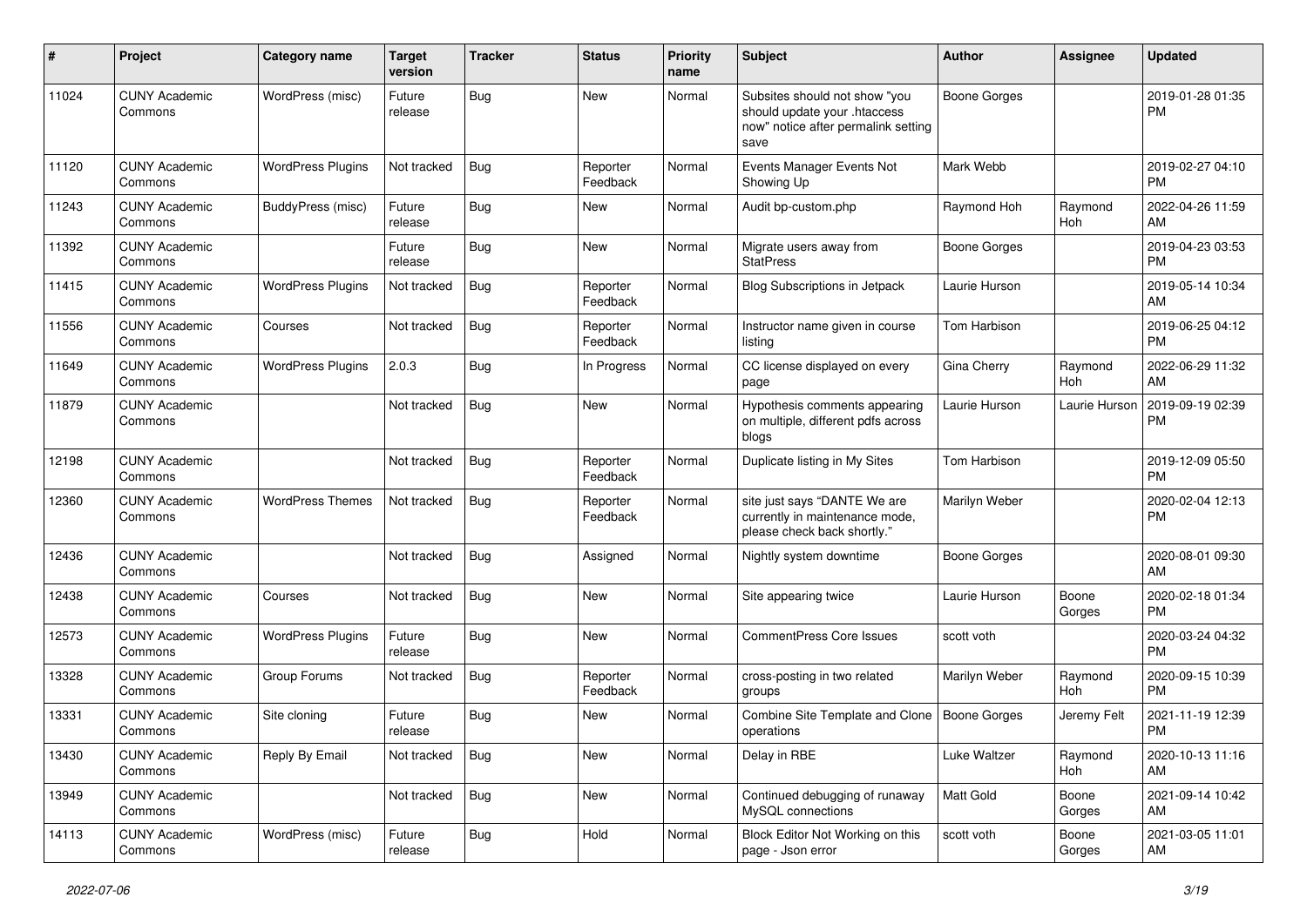| #     | Project                         | <b>Category name</b>     | <b>Target</b><br>version | <b>Tracker</b> | <b>Status</b>        | <b>Priority</b><br>name | <b>Subject</b>                                                                             | <b>Author</b>           | <b>Assignee</b> | <b>Updated</b>                |
|-------|---------------------------------|--------------------------|--------------------------|----------------|----------------------|-------------------------|--------------------------------------------------------------------------------------------|-------------------------|-----------------|-------------------------------|
| 14483 | <b>CUNY Academic</b><br>Commons | WordPress - Media        | Not tracked              | <b>Bug</b>     | Reporter<br>Feedback | Normal                  | Wordpress PDF Embed Stopped<br>Working after JITP Media Clone                              | Patrick DeDauw          | Boone<br>Gorges | 2021-05-20 01:51<br><b>PM</b> |
| 14496 | <b>CUNY Academic</b><br>Commons | Domain Mapping           | Future<br>release        | Bug            | New                  | Normal                  | Mapped domain SSO uses<br>third-party cookies                                              | Raymond Hoh             | Raymond<br>Hoh  | 2021-05-24 04:03<br><b>PM</b> |
| 14629 | <b>CUNY Academic</b><br>Commons |                          | Not tracked              | Bug            | Reporter<br>Feedback | Normal                  | Possible Post Order Bug?                                                                   | <b>Syelle Graves</b>    |                 | 2021-09-14 10:47<br>AM        |
| 14792 | <b>CUNY Academic</b><br>Commons |                          |                          | Bug            | New                  | Normal                  | Inconsistent email notifications<br>from gravity forms                                     | Raffi<br>Khatchadourian |                 | 2021-10-04 01:50<br><b>PM</b> |
| 14908 | <b>CUNY Academic</b><br>Commons | Performance              |                          | Bug            | New                  | Normal                  | Stale object cache on cdev                                                                 | Raymond Hoh             | Boone<br>Gorges | 2021-12-07 09:45<br>AM        |
| 14936 | <b>CUNY Academic</b><br>Commons |                          |                          | <b>Bug</b>     | New                  | Normal                  | Commons websites blocked by<br>SPS campus network                                          | Laurie Hurson           |                 | 2021-11-03 03:57<br><b>PM</b> |
| 14940 | <b>CUNY Academic</b><br>Commons |                          |                          | Bug            | <b>New</b>           | Normal                  | Discrepancy between Commons<br>profile "sites" and actual # of sites                       | Laurie Hurson           |                 | 2021-11-08 11:09<br>AM        |
| 14987 | <b>CUNY Academic</b><br>Commons | <b>WordPress Plugins</b> | Future<br>release        | Bug            | New                  | Normal                  | Elementor update causes<br>database freeze-up                                              | <b>Boone Gorges</b>     | Boone<br>Gorges | 2021-11-29 12:02<br><b>PM</b> |
| 15242 | <b>CUNY Academic</b><br>Commons | Performance              | Not tracked              | Bug            | Reporter<br>Feedback | Normal                  | Slugist site                                                                               | Raffi<br>Khatchadourian | Boone<br>Gorges | 2022-02-07 11:14<br>AM        |
| 15516 | <b>CUNY Academic</b><br>Commons | <b>WordPress Plugins</b> |                          | Bug            | Reporter<br>Feedback | Normal                  | Can't publish or save draft of post<br>on wordpress.com                                    | Raffi<br>Khatchadourian | Raymond<br>Hoh  | 2022-03-02 05:52<br><b>PM</b> |
| 15757 | <b>CUNY Academic</b><br>Commons |                          |                          | Bug            | New                  | Normal                  | Members # do not match                                                                     | Laurie Hurson           |                 | 2022-03-30 04:52<br><b>PM</b> |
| 16177 | <b>CUNY Academic</b><br>Commons | Reply By Email           |                          | Bug            | <b>New</b>           | Normal                  | Switch to Inbound mode for RBE                                                             | Raymond Hoh             | Raymond<br>Hoh  | 2022-05-30 04:32<br><b>PM</b> |
| 16199 | <b>CUNY Academic</b><br>Commons | <b>Directories</b>       | 2.0.3                    | Bug            | New                  | Normal                  | Removed "Semester" Filter from<br><b>Courses Directory</b>                                 | Laurie Hurson           | Boone<br>Gorges | 2022-06-29 11:32<br>AM        |
| 16245 | <b>CUNY Academic</b><br>Commons | WordPress (misc)         |                          | Bug            | Reporter<br>Feedback | Normal                  | Save Button missing on<br>WordPress Profile page                                           | scott voth              | Raymond<br>Hoh  | 2022-06-16 03:09<br><b>PM</b> |
| 16255 | <b>CUNY Academic</b><br>Commons | WordPress (misc)         |                          | Bug            | New                  | Normal                  | Need to define 'MULTISITE'<br>constant in wp-config.php                                    | Raymond Hoh             |                 | 2022-06-19 09:31<br>AM        |
| 16307 | <b>CUNY Academic</b><br>Commons |                          |                          | Bug            | New                  | Normal                  | Add brief messaging to<br>accept/decline group membership<br>requests                      | <b>Matt Gold</b>        | Boone<br>Gorges | 2022-06-27 06:13<br><b>PM</b> |
| 16318 | <b>CUNY Academic</b><br>Commons |                          |                          | Bug            | New                  | Normal                  | Unable to Access block editor or<br>embed YouTube videos in new<br>pages, in one site only | Syelle Graves           |                 | 2022-07-01 06:53<br><b>PM</b> |
| 16319 | <b>CUNY Academic</b><br>Commons | <b>WordPress Plugins</b> | 2.0.3                    | Bug            | New                  | Normal                  | Request for Events Calendar Pro<br>5.14.2 update                                           | Raymond Hoh             | Raymond<br>Hoh  | 2022-07-01 04:16<br><b>PM</b> |
| 4535  | <b>CUNY Academic</b><br>Commons | My Commons               | Future<br>release        | Bug            | New                  | Low                     | My Commons filter issue                                                                    | scott voth              | Raymond<br>Hoh  | 2015-09-01 11:17<br>AM        |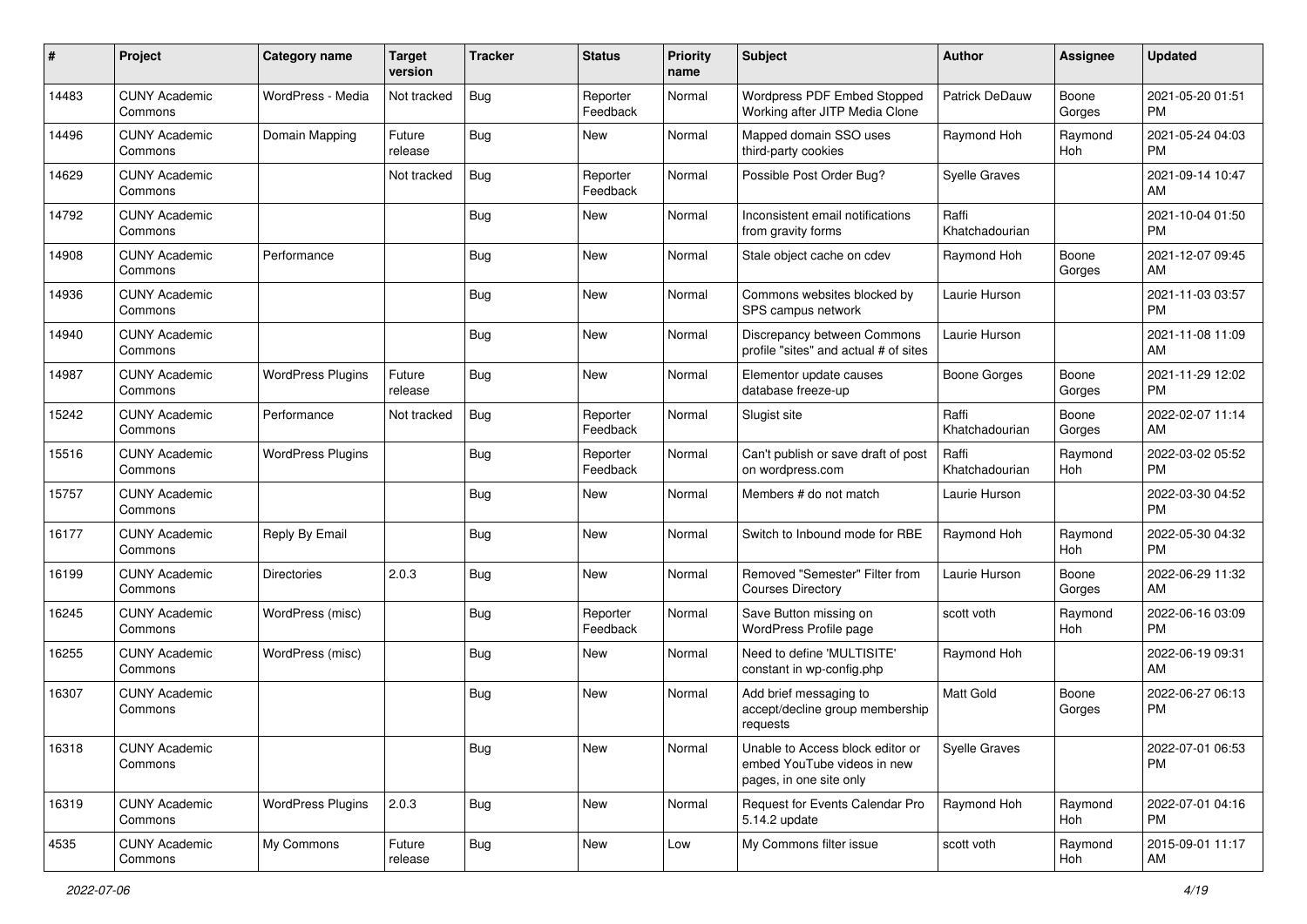| #     | Project                                                                 | <b>Category name</b>           | <b>Target</b><br>version | <b>Tracker</b> | <b>Status</b>        | <b>Priority</b><br>name | <b>Subject</b>                                                                                  | <b>Author</b>        | <b>Assignee</b>     | <b>Updated</b>                |
|-------|-------------------------------------------------------------------------|--------------------------------|--------------------------|----------------|----------------------|-------------------------|-------------------------------------------------------------------------------------------------|----------------------|---------------------|-------------------------------|
| 6356  | <b>CUNY Academic</b><br>Commons                                         | <b>WordPress Plugins</b>       | Future<br>release        | Bug            | Reporter<br>Feedback | Low                     | Should Subscribe2 be<br>deprecated?                                                             | <b>Luke Waltzer</b>  |                     | 2017-03-20 12:20<br><b>PM</b> |
| 6749  | <b>CUNY Academic</b><br>Commons                                         | Events                         | Future<br>release        | Bug            | <b>New</b>           | Low                     | BPEO iCal request can trigger<br>very large number of DB queries                                | Boone Gorges         | Raymond<br>Hoh      | 2016-11-15 10:09<br><b>PM</b> |
| 8675  | <b>CUNY Academic</b><br>Commons                                         | User Onboarding                | Future<br>release        | Bug            | Reporter<br>Feedback | Low                     | Add new User search screen calls<br>for the input of email address but<br>doesn't work with one | Paul Hebert          | Boone<br>Gorges     | 2017-10-11 11:17<br>AM        |
| 11971 | <b>CUNY Academic</b><br>Commons                                         | <b>Email Notifications</b>     | Future<br>release        | Bug            | Reporter<br>Feedback | Low                     | Pictures obscured in emailed post<br>notifications                                              | <b>Marilyn Weber</b> | Raymond<br>Hoh      | 2019-11-21 01:14<br><b>PM</b> |
| 8992  | <b>NYCDH Community</b><br>Site                                          |                                |                          | Bug            | Assigned             | Normal                  | Multiple RBE error reports                                                                      | <b>Matt Gold</b>     | Raymond<br>Hoh      | 2017-12-11 05:43<br><b>PM</b> |
| 2576  | <b>NYCDH Community</b><br>Site                                          |                                |                          | Bug            | Hold                 | Low                     | Test Next Button in Javascript<br><b>Tutorial Under Activities</b>                              | <b>Mark Newton</b>   | Alex Gil            | 2013-05-18 02:55<br><b>PM</b> |
| 2618  | <b>NYCDH Community</b><br>Site                                          |                                |                          | Bug            | Assigned             | Low                     | Mark blogs as spam when created<br>by users marked as spam                                      | <b>Matt Gold</b>     | Boone<br>Gorges     | 2013-06-09 11:38<br><b>PM</b> |
| 12062 | AD/O365 Transition<br>from NonMatric to<br><b>Matriculated Students</b> |                                |                          | Feature        | In Progress          | Normal                  | create solution and console<br>project                                                          | Emilio Rodriguez     | Emilio<br>Rodriguez | 2019-11-12 03:56<br><b>PM</b> |
| 370   | <b>CUNY Academic</b><br>Commons                                         | Registration                   | Future<br>release        | Feature        | Assigned             | High                    | <b>Guest Accounts</b>                                                                           | <b>Matt Gold</b>     | Matt Gold           | 2015-04-09 09:33<br><b>PM</b> |
| 3230  | <b>CUNY Academic</b><br>Commons                                         | Internal Tools and<br>Workflow | Not tracked              | Feature        | Assigned             | High                    | Scripts for quicker<br>provisioning/updating of<br>development environments                     | Boone Gorges         | Boone<br>Gorges     | 2016-01-26 04:54<br><b>PM</b> |
| 287   | <b>CUNY Academic</b><br>Commons                                         | WordPress (misc)               | Future<br>release        | Feature        | Assigned             | Normal                  | Create troubleshooting tool for<br>account sign-up                                              | <b>Matt Gold</b>     | Boone<br>Gorges     | 2015-11-09 06:17<br><b>PM</b> |
| 308   | <b>CUNY Academic</b><br>Commons                                         | Registration                   | Future<br>release        | Feature        | New                  | Normal                  | Group recommendations for<br>signup process                                                     | Boone Gorges         | Samantha<br>Raddatz | 2015-11-09 05:07<br><b>PM</b> |
| 364   | <b>CUNY Academic</b><br>Commons                                         | <b>WordPress Plugins</b>       | Future<br>release        | Feature        | <b>New</b>           | Normal                  | <b>Bulletin Board</b>                                                                           | <b>Matt Gold</b>     |                     | 2015-01-05 08:50<br><b>PM</b> |
| 365   | <b>CUNY Academic</b><br>Commons                                         | WordPress (misc)               | Future<br>release        | Feature        | Assigned             | Normal                  | <b>Create Mouseover Tooltips</b><br>throughout Site                                             | <b>Matt Gold</b>     | Chris Stein         | 2015-11-09 06:18<br><b>PM</b> |
| 377   | <b>CUNY Academic</b><br>Commons                                         | BuddyPress (misc)              | Future<br>release        | Feature        | Assigned             | Normal                  | Like buttons                                                                                    | <b>Matt Gold</b>     | Boone<br>Gorges     | 2010-11-16 05:13<br><b>PM</b> |
| 412   | <b>CUNY Academic</b><br>Commons                                         | <b>WordPress Themes</b>        | Future<br>release        | Feature        | Assigned             | Normal                  | <b>Featured Themes</b>                                                                          | Matt Gold            | Dominic<br>Giglio   | 2015-01-05 08:44<br><b>PM</b> |
| 435   | <b>CUNY Academic</b><br>Commons                                         | BuddyPress (misc)              | Future<br>release        | Feature        | Assigned             | Normal                  | Include Avatar Images in Forum<br><b>Post Notification Emails</b>                               | <b>Matt Gold</b>     | Boone<br>Gorges     | 2010-12-08 12:40<br><b>PM</b> |
| 481   | <b>CUNY Academic</b><br>Commons                                         | Groups (misc)                  | Future<br>release        | Feature        | Assigned             | Normal                  | ability to archive inactive groups<br>and blogs                                                 | Michael Mandiberg    | Samantha<br>Raddatz | 2015-11-09 05:56<br><b>PM</b> |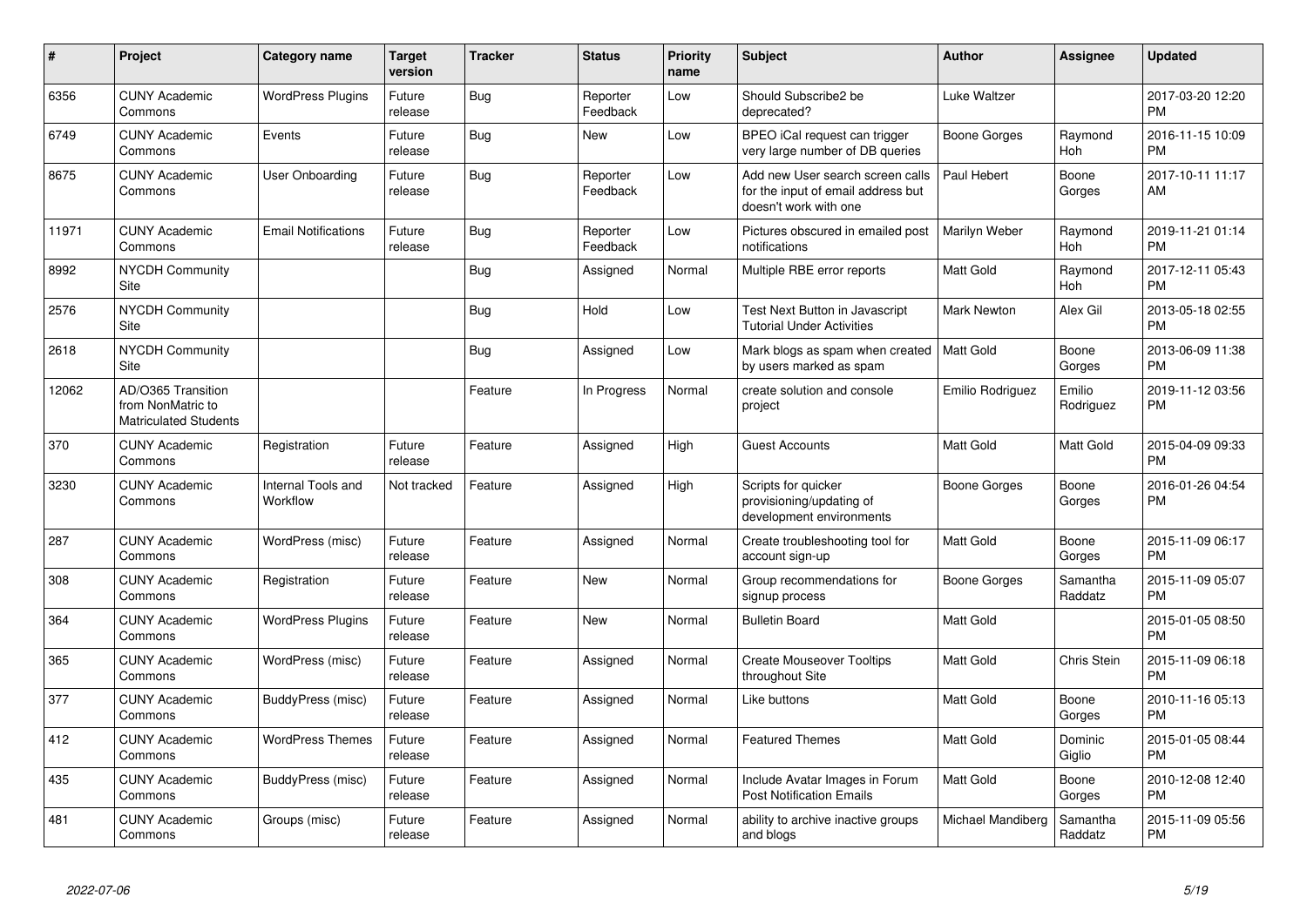| #    | Project                         | <b>Category name</b>     | <b>Target</b><br>version | Tracker | <b>Status</b>        | <b>Priority</b><br>name | <b>Subject</b>                                                                 | Author              | <b>Assignee</b>     | <b>Updated</b>                |
|------|---------------------------------|--------------------------|--------------------------|---------|----------------------|-------------------------|--------------------------------------------------------------------------------|---------------------|---------------------|-------------------------------|
| 497  | <b>CUNY Academic</b><br>Commons | <b>WordPress Plugins</b> | Future<br>release        | Feature | Assigned             | Normal                  | Drag and Drop Ordering on<br><b>Gallery Post Plugin</b>                        | <b>Matt Gold</b>    | Ron Rennick         | 2015-11-09 06:18<br><b>PM</b> |
| 500  | <b>CUNY Academic</b><br>Commons | BuddyPress (misc)        | Future<br>release        | Feature | Assigned             | Normal                  | <b>Export Group Data</b>                                                       | Matt Gold           | Boone<br>Gorges     | 2010-12-19 12:09<br><b>PM</b> |
| 554  | <b>CUNY Academic</b><br>Commons | <b>BuddyPress (misc)</b> | Future<br>release        | Feature | Assigned             | Normal                  | Add Trackback notifications to<br>site-wide activity feed                      | Matt Gold           | Boone<br>Gorges     | 2015-11-09 06:19<br><b>PM</b> |
| 585  | <b>CUNY Academic</b><br>Commons | Group Forums             | Future<br>release        | Feature | Assigned             | Normal                  | Merge Forum Topics                                                             | Sarah Morgano       | Boone<br>Gorges     | 2011-07-06 04:11<br><b>PM</b> |
| 599  | <b>CUNY Academic</b><br>Commons | BuddyPress (misc)        | Future<br>release        | Feature | Assigned             | Normal                  | Consider adding rating plugins for<br><b>BuddyPress/BBPress</b>                | <b>Matt Gold</b>    | Boone<br>Gorges     | 2011-08-22 06:50<br><b>PM</b> |
| 618  | <b>CUNY Academic</b><br>Commons | <b>BuddyPress Docs</b>   | Future<br>release        | Feature | Assigned             | Normal                  | <b>BuddyPress Docs: export formats</b>                                         | <b>Boone Gorges</b> | Boone<br>Gorges     | 2015-11-09 05:38<br><b>PM</b> |
| 635  | <b>CUNY Academic</b><br>Commons | BuddyPress (misc)        | Future<br>release        | Feature | Assigned             | Normal                  | Big Blue Button -<br>Videoconferencing in Groups and<br><b>Blogs</b>           | <b>Matt Gold</b>    | Boone<br>Gorges     | 2011-03-14 03:24<br><b>PM</b> |
| 653  | <b>CUNY Academic</b><br>Commons | Group Blogs              | Future<br>release        | Feature | Assigned             | Normal                  | Redesign Integration of Groups<br>and Blogs                                    | Matt Gold           | Samantha<br>Raddatz | 2015-11-09 05:40<br><b>PM</b> |
| 658  | <b>CUNY Academic</b><br>Commons | <b>WordPress Plugins</b> | Future<br>release        | Feature | Assigned             | Normal                  | Rebulid Sitewide Tag Suggestion                                                | <b>Matt Gold</b>    | Boone<br>Gorges     | 2015-01-05 08:47<br><b>PM</b> |
| 1105 | <b>CUNY Academic</b><br>Commons | WordPress (misc)         | Future<br>release        | Feature | Assigned             | Normal                  | Rephrase Blog Privacy Options                                                  | <b>Matt Gold</b>    | Samantha<br>Raddatz | 2015-11-09 06:19<br><b>PM</b> |
| 1422 | <b>CUNY Academic</b><br>Commons | <b>BuddyPress Docs</b>   | Future<br>release        | Feature | Assigned             | Normal                  | Make "created Doc" activity icons<br>non-mini                                  | <b>Boone Gorges</b> | Boone<br>Gorges     | 2015-11-09 05:48<br><b>PM</b> |
| 1460 | CUNY Academic<br>Commons        | Analytics                | Future<br>release        | Feature | Assigned             | Normal                  | Update System Report                                                           | <b>Brian Foote</b>  | Boone<br>Gorges     | 2015-11-09 06:13<br><b>PM</b> |
| 1508 | <b>CUNY Academic</b><br>Commons | WordPress (misc)         | Future<br>release        | Feature | Assigned             | Normal                  | Share login cookies across<br>mapped domains                                   | Boone Gorges        | Boone<br>Gorges     | 2012-07-02 12:12<br><b>PM</b> |
| 1544 | <b>CUNY Academic</b><br>Commons | Groups (misc)            | Future<br>release        | Feature | Reporter<br>Feedback | Normal                  | Group Filtering and Sorting                                                    | Matt Gold           | Chris Stein         | 2019-03-01 02:25<br><b>PM</b> |
| 1744 | <b>CUNY Academic</b><br>Commons | <b>BuddyPress Docs</b>   | Future<br>release        | Feature | Assigned             | Normal                  | Spreadsheet-style Docs                                                         | Boone Gorges        | Boone<br>Gorges     | 2015-11-09 06:13<br><b>PM</b> |
| 1888 | <b>CUNY Academic</b><br>Commons | Home Page                | Future<br>release        | Feature | Assigned             | Normal                  | Refactor BP MPO Activity Filter to<br>support proper pagination                | Sarah Morgano       | Boone<br>Gorges     | 2014-05-01 07:11<br><b>PM</b> |
| 2523 | <b>CUNY Academic</b><br>Commons | <b>BuddyPress Docs</b>   | Future<br>release        | Feature | Assigned             | Normal                  | Allow Users to Upload Images to<br>BP Docs                                     | Matt Gold           | Boone<br>Gorges     | 2015-11-09 06:14<br>PM        |
| 2753 | <b>CUNY Academic</b><br>Commons | Public Portfolio         | Future<br>release        | Feature | New                  | Normal                  | Create actual actual tagification in<br>academic interests and other<br>fields | Micki Kaufman       | Boone<br>Gorges     | 2015-01-05 08:52<br>PM        |
| 2754 | <b>CUNY Academic</b><br>Commons | Design                   | Future<br>release        | Feature | Assigned             | Normal                  | Determine strategy for CAC logo<br>handling in top header                      | Micki Kaufman       | Chris Stein         | 2015-01-05 08:53<br>PM        |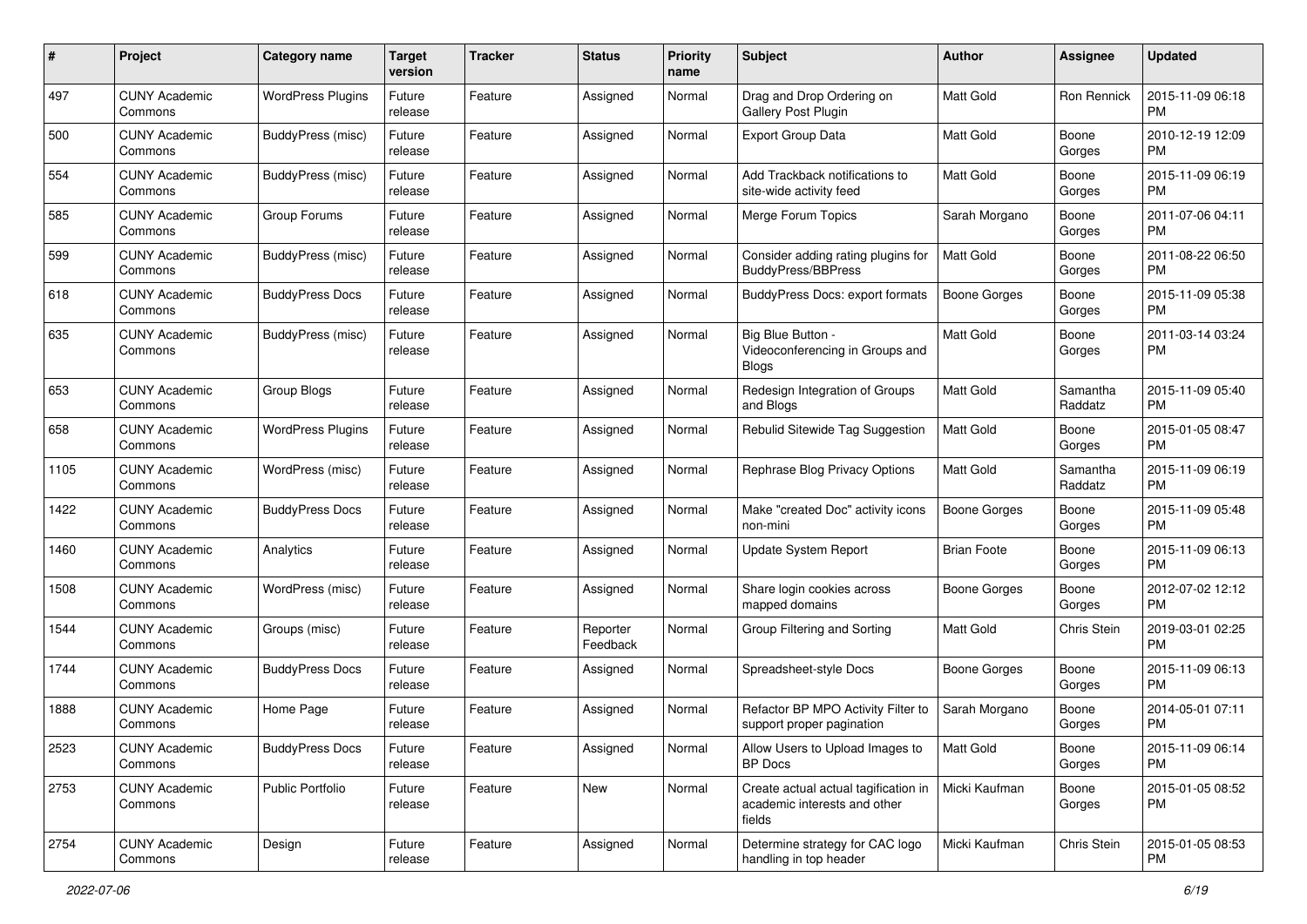| #    | Project                         | <b>Category name</b>    | <b>Target</b><br>version | <b>Tracker</b> | <b>Status</b> | Priority<br>name | Subject                                                                    | Author              | <b>Assignee</b>     | <b>Updated</b>                |
|------|---------------------------------|-------------------------|--------------------------|----------------|---------------|------------------|----------------------------------------------------------------------------|---------------------|---------------------|-------------------------------|
| 2832 | <b>CUNY Academic</b><br>Commons | <b>Public Portfolio</b> | Future<br>release        | Feature        | Assigned      | Normal           | Improve interface for (not)<br>auto-linking profile fields                 | <b>Boone Gorges</b> | Chris Stein         | 2015-01-05 08:52<br><b>PM</b> |
| 2881 | <b>CUNY Academic</b><br>Commons | <b>Public Portfolio</b> | Future<br>release        | Feature        | Assigned      | Normal           | Redesign the UX for Profiles                                               | Chris Stein         | Chris Stein         | 2016-10-13 12:45<br><b>PM</b> |
| 3002 | <b>CUNY Academic</b><br>Commons | Search                  | Future<br>release        | Feature        | Assigned      | Normal           | Overhaul CAC search by using<br>external search appliance                  | Boone Gorges        | Boone<br>Gorges     | 2020-07-15 03:05<br><b>PM</b> |
| 3042 | <b>CUNY Academic</b><br>Commons | <b>Public Portfolio</b> | Future<br>release        | Feature        | Assigned      | Normal           | Browsing member interests                                                  | <b>Matt Gold</b>    | Boone<br>Gorges     | 2015-03-21 09:04<br>PM.       |
| 3090 | <b>CUNY Academic</b><br>Commons | Twitter page            | Future<br>release        | Feature        | Assigned      | Normal           | Prevent Retweets from showing<br>up on Commons twitter page                | Matt Gold           | Tahir Butt          | 2016-10-24 11:31<br>AM        |
| 3192 | <b>CUNY Academic</b><br>Commons | Group Forums            | Future<br>release        | Feature        | Assigned      | Normal           | Customizable forum views for<br>bbPress 2.x group forums                   | Boone Gorges        | Raymond<br>Hoh      | 2015-11-09 12:47<br><b>PM</b> |
| 3193 | <b>CUNY Academic</b><br>Commons | Group Forums            | Future<br>release        | Feature        | Assigned      | Normal           | bbPress 2.x dynamic roles and<br><b>RBE</b>                                | <b>Boone Gorges</b> | Boone<br>Gorges     | 2014-09-30 01:30<br>PM.       |
| 3220 | <b>CUNY Academic</b><br>Commons | <b>Public Portfolio</b> | Future<br>release        | Feature        | Assigned      | Normal           | Add indent/outdent option to<br>Formatting Buttons on Profile<br>Page      | <b>Matt Gold</b>    | Boone<br>Gorges     | 2014-05-21 10:39<br>PM.       |
| 3308 | <b>CUNY Academic</b><br>Commons | Group Invitations       | Future<br>release        | Feature        | Assigned      | Normal           | Allow members to rescind group<br>invitations                              | <b>Matt Gold</b>    | Boone<br>Gorges     | 2015-04-01 08:53<br>PM.       |
| 3330 | <b>CUNY Academic</b><br>Commons | My Commons              | Future<br>release        | Feature        | Assigned      | Normal           | 'Commons Information" tool                                                 | <b>Boone Gorges</b> | Chris Stein         | 2014-09-22 08:46<br><b>PM</b> |
| 3458 | <b>CUNY Academic</b><br>Commons | Groups (misc)           | Future<br>release        | Feature        | Assigned      | Normal           | Filter Members of Group by<br>Campus                                       | Michael Smith       | Samantha<br>Raddatz | 2014-09-26 08:32<br><b>PM</b> |
| 3473 | <b>CUNY Academic</b><br>Commons | User Experience         | Future<br>release        | Feature        | Assigned      | Normal           | Commons profile: Add help info<br>about "Positions" replacing "title"      | Keith Miyake        | Samantha<br>Raddatz | 2015-11-09 02:28<br><b>PM</b> |
| 3475 | <b>CUNY Academic</b><br>Commons | Events                  | Future<br>release        | Feature        | Assigned      | Normal           | Request to add plugin to<br>streamline room<br>booking/appointment booking | Naomi Barrettara    | Boone<br>Gorges     | 2014-12-01 05:14<br><b>PM</b> |
| 3517 | <b>CUNY Academic</b><br>Commons | My Commons              | Future<br>release        | Feature        | Assigned      | Normal           | Mute/Unmute My Commons<br>updates                                          | <b>Matt Gold</b>    | Raymond<br>Hoh      | 2015-11-09 01:19<br><b>PM</b> |
| 3536 | <b>CUNY Academic</b><br>Commons | My Commons              | Future<br>release        | Feature        | Assigned      | Normal           | Infinite Scroll on My Commons<br>page                                      | Matt Gold           | Raymond<br>Hoh      | 2015-04-13 04:42<br><b>PM</b> |
| 3580 | <b>CUNY Academic</b><br>Commons | Group Blogs             | Future<br>release        | Feature        | New           | Normal           | Multiple blogs per group                                                   | Boone Gorges        | Boone<br>Gorges     | 2018-02-20 02:02<br>PM        |
| 3657 | <b>CUNY Academic</b><br>Commons | WordPress (misc)        | Not tracked              | Feature        | New           | Normal           | Create alert for GC email<br>addresses                                     | Matt Gold           | Matt Gold           | 2016-04-14 11:29<br><b>PM</b> |
| 3662 | <b>CUNY Academic</b><br>Commons | SEO                     | Future<br>release        | Feature        | Assigned      | Normal           | Duplicate Content/SEO/Google<br>issues                                     | Matt Gold           | Raymond<br>Hoh      | 2015-04-13 04:37<br><b>PM</b> |
| 3759 | <b>CUNY Academic</b><br>Commons | WordPress (misc)        | Future<br>release        | Feature        | Assigned      | Normal           | Review Interface for Adding Users<br>to Blogs                              | Matt Gold           | Boone<br>Gorges     | 2015-03-24 05:52<br><b>PM</b> |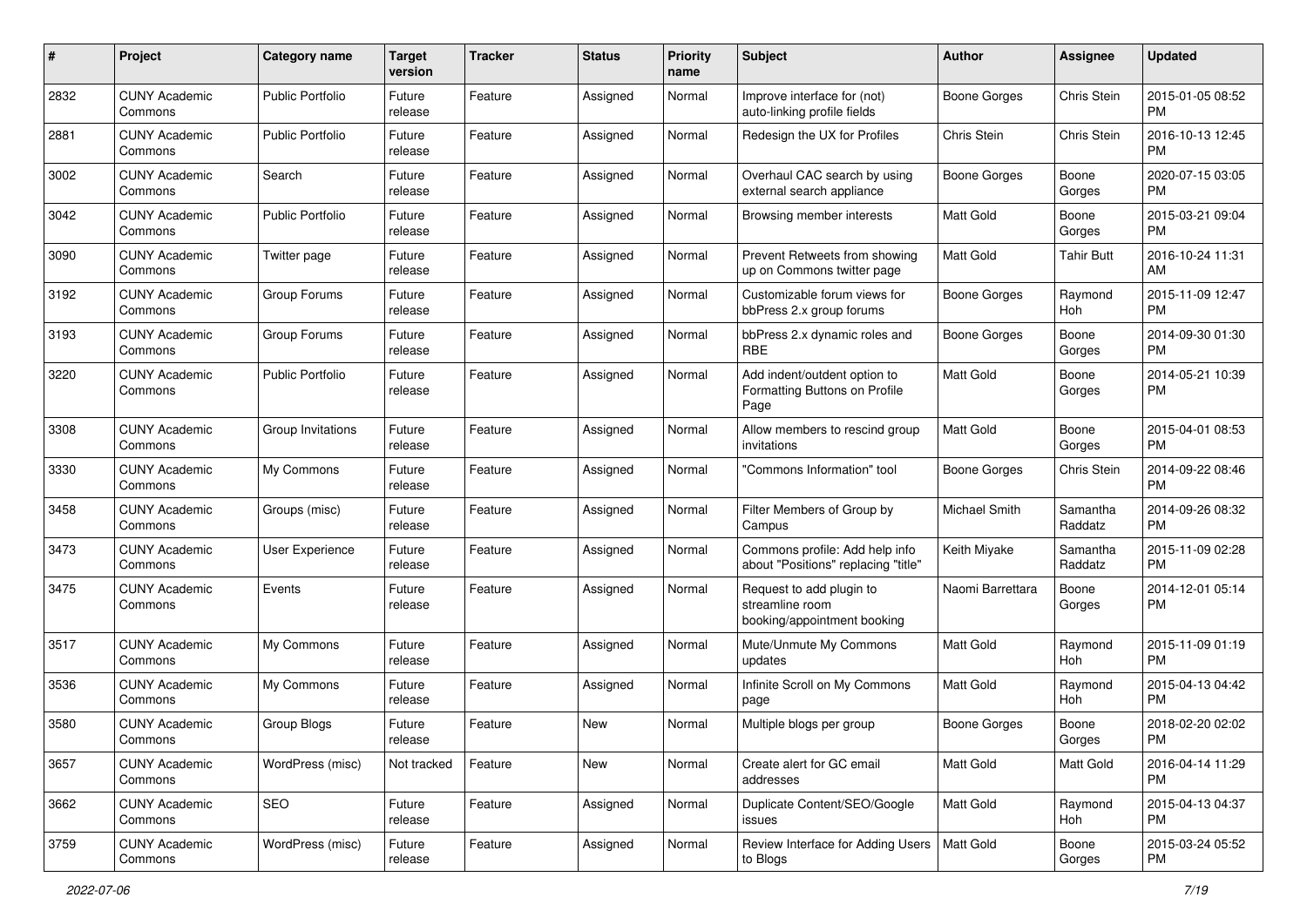| #    | <b>Project</b>                  | <b>Category name</b>       | <b>Target</b><br>version | <b>Tracker</b> | <b>Status</b> | Priority<br>name | <b>Subject</b>                                                                    | <b>Author</b>       | Assignee            | <b>Updated</b>                |
|------|---------------------------------|----------------------------|--------------------------|----------------|---------------|------------------|-----------------------------------------------------------------------------------|---------------------|---------------------|-------------------------------|
| 3768 | <b>CUNY Academic</b><br>Commons | <b>Public Portfolio</b>    | Future<br>release        | Feature        | Assigned      | Normal           | Institutions/Past positions on<br>public portfolios                               | <b>Matt Gold</b>    | Boone<br>Gorges     | 2018-04-23 10:44<br>AM        |
| 3770 | <b>CUNY Academic</b><br>Commons | <b>Public Portfolio</b>    | Future<br>release        | Feature        | Assigned      | Normal           | Improve Layout/Formatting of<br>Positions Area on Public Portfolios               | <b>Matt Gold</b>    | Chris Stein         | 2015-04-01 09:17<br><b>PM</b> |
| 4053 | <b>CUNY Academic</b><br>Commons | Events                     | Future<br>release        | Feature        | Assigned      | Normal           | Create new tab for past events                                                    | Matt Gold           | Boone<br>Gorges     | 2015-05-12 02:10<br><b>PM</b> |
| 4238 | <b>CUNY Academic</b><br>Commons | Events                     | Future<br>release        | Feature        | Assigned      | Normal           | Copy Events to Other Groups?                                                      | <b>Matt Gold</b>    | Boone<br>Gorges     | 2015-07-02 10:08<br>AM        |
| 4481 | <b>CUNY Academic</b><br>Commons | Events                     | Future<br>release        | Feature        | New           | Normal           | Group admins/mods should have<br>the ability to unlink an event from<br>the group | <b>Boone Gorges</b> | Boone<br>Gorges     | 2017-04-24 03:53<br><b>PM</b> |
| 4635 | <b>CUNY Academic</b><br>Commons | Authentication             | Future<br>release        | Feature        | <b>New</b>    | Normal           | Allow non-WP authentication                                                       | Boone Gorges        | Sonja Leix          | 2019-03-01 02:05<br><b>PM</b> |
| 4980 | <b>CUNY Academic</b><br>Commons | Home Page                  | Future<br>release        | Feature        | Assigned      | Normal           | <b>CAC Featured Content -- Adding</b><br>Randomization                            | <b>Matt Gold</b>    | Boone<br>Gorges     | 2016-12-12 03:01<br><b>PM</b> |
| 5199 | <b>CUNY Academic</b><br>Commons | Social Paper               | Future<br>release        | Feature        | New           | Normal           | add tables to the SP editor                                                       | Marilyn Weber       |                     | 2016-10-24 11:27<br>AM        |
| 5205 | <b>CUNY Academic</b><br>Commons | Social Paper               | Future<br>release        | Feature        | New           | Normal           | Social Paper folders                                                              | Marilyn Weber       |                     | 2016-02-11 10:24<br><b>PM</b> |
| 5225 | <b>CUNY Academic</b><br>Commons | Registration               | Future<br>release        | Feature        | Assigned      | Normal           | On-boarding Issues                                                                | Luke Waltzer        | Samantha<br>Raddatz | 2016-02-12 02:58<br><b>PM</b> |
| 5234 | <b>CUNY Academic</b><br>Commons | Membership                 | Future<br>release        | Feature        | Assigned      | Normal           | Write Unconfirmed patch for WP                                                    | Boone Gorges        | Boone<br>Gorges     | 2016-10-24 11:18<br>AM        |
| 5316 | <b>CUNY Academic</b><br>Commons | User Experience            | Future<br>release        | Feature        | Assigned      | Normal           | Prompt user email address<br>updates                                              | <b>Matt Gold</b>    | Stephen Real        | 2016-12-21 03:30<br><b>PM</b> |
| 5397 | <b>CUNY Academic</b><br>Commons | Social Paper               | Future<br>release        | Feature        | New           | Normal           | frustrating to have to<br>enable/disable in SP                                    | Marilyn Weber       | Samantha<br>Raddatz | 2016-04-20 03:39<br><b>PM</b> |
| 5489 | <b>CUNY Academic</b><br>Commons | Social Paper               | Future<br>release        | Feature        | <b>New</b>    | Normal           | Asc/desc sorting for Social Paper<br>directories                                  | <b>Boone Gorges</b> |                     | 2016-04-21 10:06<br><b>PM</b> |
| 5581 | <b>CUNY Academic</b><br>Commons | Analytics                  | Future<br>release        | Feature        | Assigned      | Normal           | <b>Explore alternatives to Google</b><br>Analytics                                | <b>Matt Gold</b>    | Valerie<br>Townsend | 2020-04-17 03:12<br><b>PM</b> |
| 5679 | <b>CUNY Academic</b><br>Commons | Analytics                  | Not tracked              | Feature        | New           | Normal           | Logged In Users for GA                                                            | Valerie Townsend    | Valerie<br>Townsend | 2016-06-11 09:49<br>AM        |
| 5696 | <b>CUNY Academic</b><br>Commons | Events                     | Future<br>release        | Feature        | Assigned      | Normal           | Events Calendar - display options<br>calendar aggregation                         | <b>Matt Gold</b>    | Boone<br>Gorges     | 2016-10-13 11:44<br>AM        |
| 5955 | <b>CUNY Academic</b><br>Commons | Outreach                   | Future<br>release        | Feature        | Assigned      | Normal           | Create auto-newsletter for<br>commons members                                     | <b>Matt Gold</b>    | Luke Waltzer        | 2016-08-30 10:34<br>AM        |
| 5992 | <b>CUNY Academic</b><br>Commons | <b>Email Notifications</b> | Future<br>release        | Feature        | <b>New</b>    | Normal           | Changing the From line of<br>autogenerated blog emails                            | Marilyn Weber       |                     | 2018-09-27 05:19<br><b>PM</b> |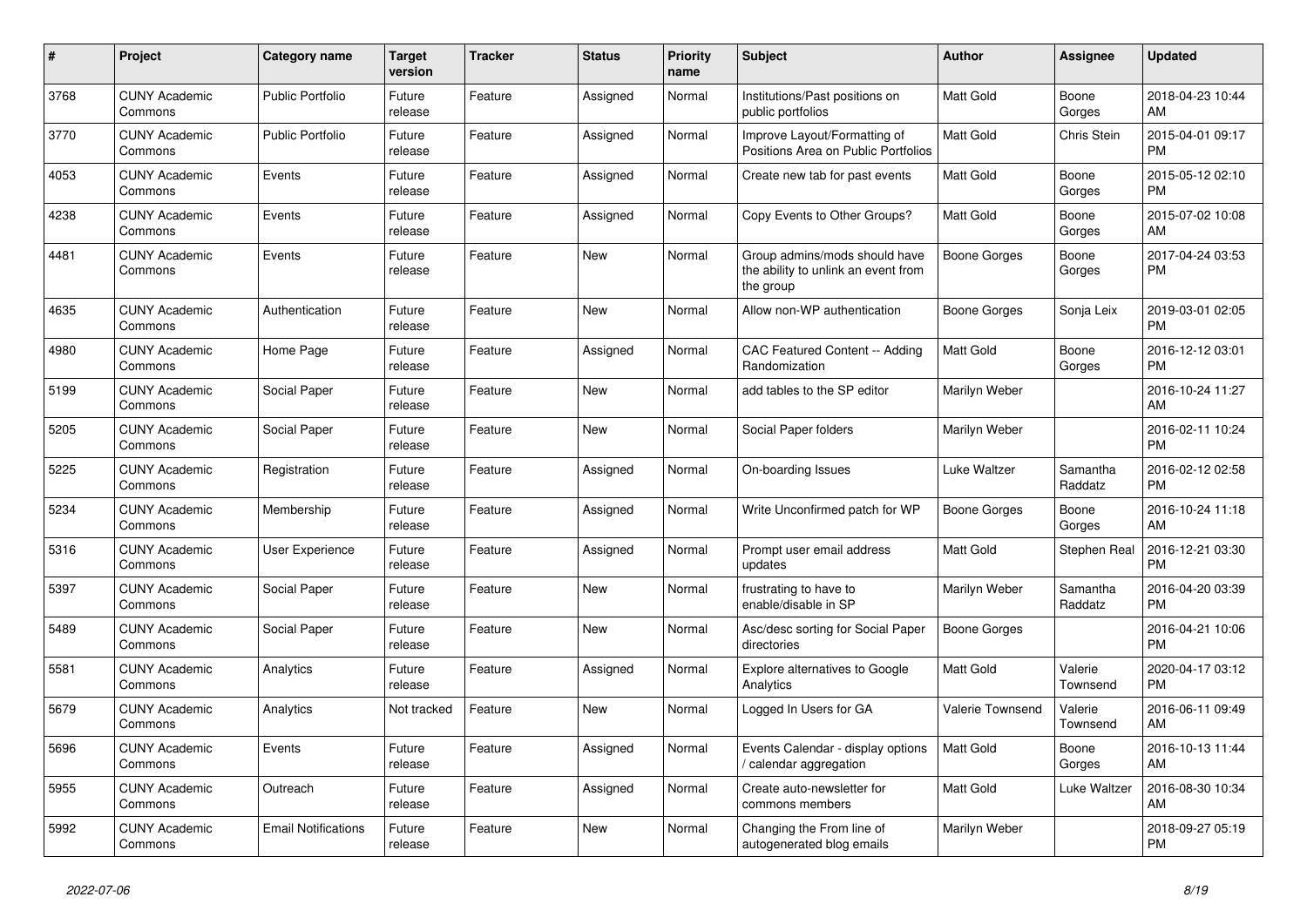| $\pmb{\#}$ | <b>Project</b>                  | <b>Category name</b>      | <b>Target</b><br>version | <b>Tracker</b> | <b>Status</b>        | <b>Priority</b><br>name | <b>Subject</b>                                                                        | <b>Author</b>           | Assignee             | <b>Updated</b>                |
|------------|---------------------------------|---------------------------|--------------------------|----------------|----------------------|-------------------------|---------------------------------------------------------------------------------------|-------------------------|----------------------|-------------------------------|
| 6078       | <b>CUNY Academic</b><br>Commons | <b>Blogs (BuddyPress)</b> | Future<br>release        | Feature        | New                  | Normal                  | <b>Explore Adding Network Blog</b><br>Metadata Plugin                                 | Luke Waltzer            | Luke Waltzer         | 2016-10-11 10:29<br><b>PM</b> |
| 6115       | <b>CUNY Academic</b><br>Commons | Publicity                 | Not tracked              | Feature        | Assigned             | Normal                  | create digital signage for GC                                                         | Matt Gold               | scott voth           | 2016-10-11 10:09<br><b>PM</b> |
| 6332       | <b>CUNY Academic</b><br>Commons | WordPress (misc)          | Future<br>release        | Feature        | New                  | Normal                  | Allow uploaded files to be marked<br>as private in an ad hoc way                      | Boone Gorges            |                      | 2016-10-17 11:41<br><b>PM</b> |
| 6426       | <b>CUNY Academic</b><br>Commons | Spam/Spam<br>Prevention   | Future<br>release        | Feature        | Assigned             | Normal                  | Force captcha on all comments?                                                        | <b>Matt Gold</b>        | <b>Tahir Butt</b>    | 2016-10-24 02:06<br><b>PM</b> |
| 7115       | <b>CUNY Academic</b><br>Commons | Groups (misc)             | Future<br>release        | Feature        | Reporter<br>Feedback | Normal                  | make licensing info clear during<br>group creation                                    | Matt Gold               | Raymond<br>Hoh       | 2020-12-08 11:32<br>AM        |
| 7828       | <b>CUNY Academic</b><br>Commons |                           | Not tracked              | Feature        | Assigned             | Normal                  | Theme Assessment 2017                                                                 | Margaret Galvan         | Margaret<br>Galvan   | 2017-05-02 10:41<br><b>PM</b> |
| 8211       | <b>CUNY Academic</b><br>Commons | <b>WordPress Themes</b>   | Future<br>release        | Feature        | <b>New</b>           | Normal                  | Theme Suggestions: Material<br>Design-Inspired Themes                                 | Margaret Galvan         | Margaret<br>Galvan   | 2017-08-07 02:48<br><b>PM</b> |
| 8756       | <b>CUNY Academic</b><br>Commons | Group Blogs               | Future<br>release        | Feature        | Hold                 | Normal                  | Connect multiple blogs to one<br>group?                                               | <b>Matt Gold</b>        | Boone<br>Gorges      | 2017-09-30 10:42<br>AM        |
| 8835       | <b>CUNY Academic</b><br>Commons | <b>Blogs (BuddyPress)</b> | Future<br>release        | Feature        | <b>New</b>           | Normal                  | Extend cuny is shortlinks to sites                                                    | Luke Waltzer            | Boone<br>Gorges      | 2022-04-26 11:59<br>AM        |
| 8836       | <b>CUNY Academic</b><br>Commons | Blogs (BuddyPress)        | Future<br>release        | Feature        | Assigned             | Normal                  | Redesign site launch process                                                          | Matt Gold               | Boone<br>Gorges      | 2019-10-03 02:49<br><b>PM</b> |
| 8837       | <b>CUNY Academic</b><br>Commons |                           | Not tracked              | Feature        | Assigned             | Normal                  | Create a form to request info from<br>people requesting premium<br>themes and plugins | <b>Matt Gold</b>        | Marilyn<br>Weber     | 2017-11-14 03:35<br><b>PM</b> |
| 8898       | <b>CUNY Academic</b><br>Commons | Social Paper              | Not tracked              | Feature        | Assigned             | Normal                  | Usage data on docs and social<br>paper                                                | <b>Matt Gold</b>        | Matt Gold            | 2017-11-16 11:32<br>AM        |
| 8900       | <b>CUNY Academic</b><br>Commons | Accessibility             | Future<br>release        | Feature        | Assigned             | Normal                  | Look into tools to enforce<br>accessibility in WP environment                         | Matt Gold               | Boone<br>Gorges      | 2022-04-26 11:59<br>AM        |
| 8901       | <b>CUNY Academic</b><br>Commons | Accessibility             | Future<br>release        | Feature        | Assigned             | Normal                  | Theme analysis for accessibility                                                      | Matt Gold               | Boone<br>Gorges      | 2022-04-26 11:59<br>AM        |
| 8902       | <b>CUNY Academic</b><br>Commons | Design                    | Not tracked              | Feature        | Assigned             | Normal                  | Report back on research on<br><b>BuddyPress themes</b>                                | Matt Gold               | <b>Michael Smith</b> | 2017-11-10 12:31<br><b>PM</b> |
| 8976       | <b>CUNY Academic</b><br>Commons | Reply By Email            | Not tracked              | Feature        | Assigned             | Normal                  | Package RBE new topics posting?                                                       | <b>Matt Gold</b>        | Raymond<br>Hoh       | 2017-12-04 02:34<br><b>PM</b> |
| 9028       | <b>CUNY Academic</b><br>Commons | Onboarding                | Future<br>release        | Feature        | Assigned             | Normal                  | suggest groups to new members<br>during the registration process                      | <b>Matt Gold</b>        | Chris Stein          | 2018-10-24 12:34<br><b>PM</b> |
| 9420       | <b>CUNY Academic</b><br>Commons | cuny.is                   | Not tracked              | Feature        | New                  | Normal                  | Request for http://cuny.is/streams                                                    | Raffi<br>Khatchadourian | Marilyn<br>Weber     | 2018-04-02 10:08<br>AM        |
| 9643       | <b>CUNY Academic</b><br>Commons | Publicity                 | Not tracked              | Feature        | New                  | Normal                  | Create a page on the Commons<br>for logos etc.                                        | Stephen Real            | Stephen Real         | 2018-04-24 10:53<br>AM        |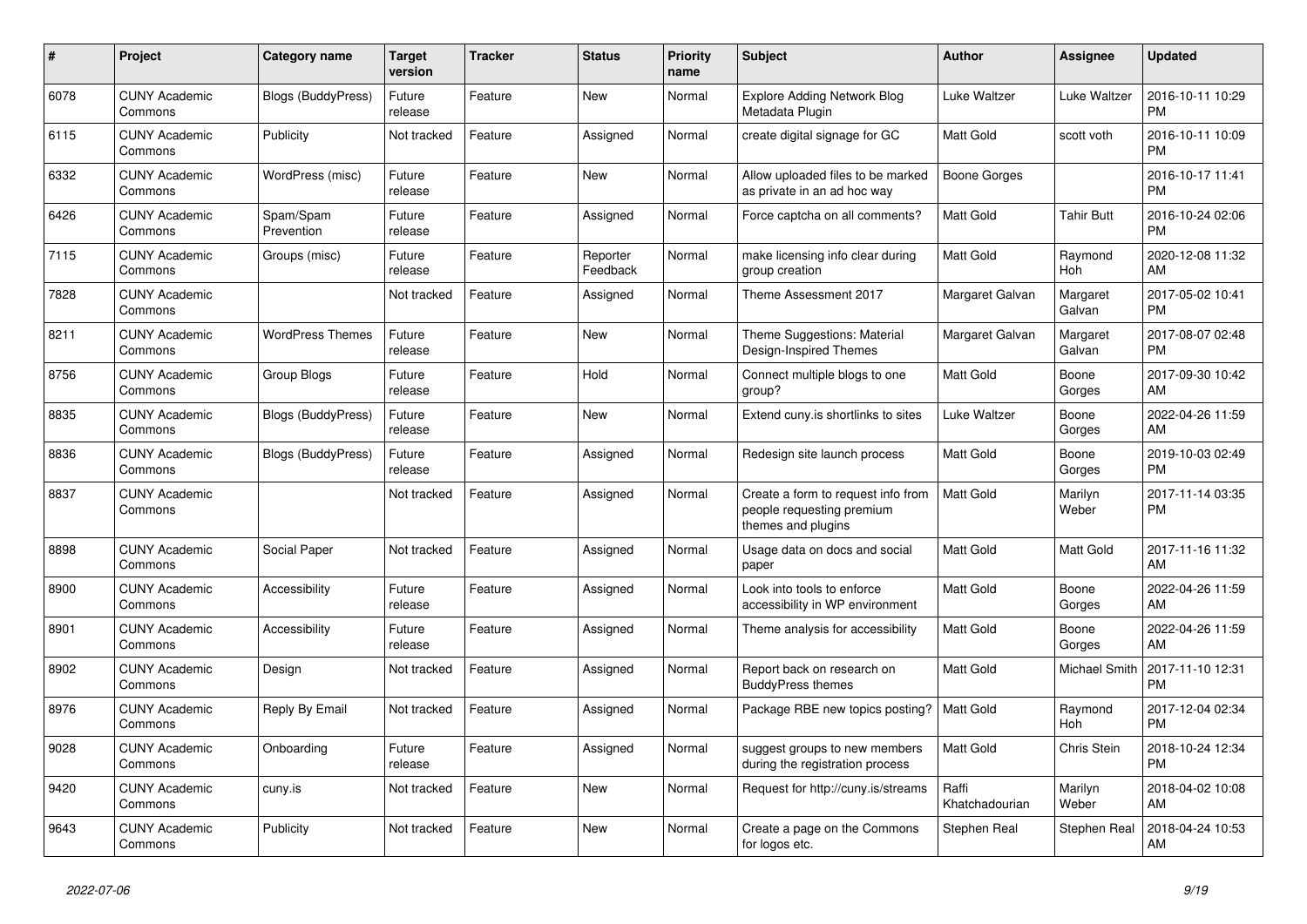| #     | Project                         | <b>Category name</b>       | <b>Target</b><br>version | <b>Tracker</b> | <b>Status</b>        | <b>Priority</b><br>name | <b>Subject</b>                                                                                                                               | <b>Author</b>           | <b>Assignee</b> | <b>Updated</b>                |
|-------|---------------------------------|----------------------------|--------------------------|----------------|----------------------|-------------------------|----------------------------------------------------------------------------------------------------------------------------------------------|-------------------------|-----------------|-------------------------------|
| 9720  | <b>CUNY Academic</b><br>Commons | Authentication             | Future<br>release        | Feature        | <b>New</b>           | Normal                  | The Commons should be an<br>oAuth provider                                                                                                   | <b>Boone Gorges</b>     |                 | 2019-03-01 02:04<br><b>PM</b> |
| 9895  | <b>CUNY Academic</b><br>Commons | Onboarding                 | Future<br>release        | Feature        | Assigned             | Normal                  | Add "Accept Invitation"<br>link/button/function to Group<br>and/or Site invitation emails?                                                   | Luke Waltzer            | Boone<br>Gorges | 2018-06-07 12:42<br><b>PM</b> |
| 9908  | <b>CUNY Academic</b><br>Commons |                            | Not tracked              | Feature        | <b>New</b>           | Normal                  | Is it possible to send email<br>updates to users (or an email<br>address not on the list) for only a<br>single page AFTER being<br>prompted? | <b>Michael Shields</b>  | scott voth      | 2018-06-11 01:34<br><b>PM</b> |
| 9947  | <b>CUNY Academic</b><br>Commons | <b>WordPress Plugins</b>   | Future<br>release        | Feature        | Reporter<br>Feedback | Normal                  | Install H5P quiz plugin                                                                                                                      | Matt Gold               | Boone<br>Gorges | 2018-09-11 11:01<br>AM        |
| 10226 | <b>CUNY Academic</b><br>Commons | Courses                    | Future<br>release        | Feature        | New                  | Normal                  | Add "My Courses" to drop down<br>list                                                                                                        | scott voth              | Boone<br>Gorges | 2021-11-19 12:42<br><b>PM</b> |
| 10354 | <b>CUNY Academic</b><br>Commons | Public Portfolio           | Future<br>release        | Feature        | <b>New</b>           | Normal                  | Opt out of Having a Profile Page                                                                                                             | scott voth              | Chris Stein     | 2020-05-12 10:43<br>AM        |
| 10368 | <b>CUNY Academic</b><br>Commons |                            | Future<br>release        | Feature        | Assigned             | Normal                  | Use ORCID data to populate<br>academic profile page                                                                                          | Stephen Francoeur       | Boone<br>Gorges | 2018-09-25 01:53<br><b>PM</b> |
| 10380 | <b>CUNY Academic</b><br>Commons | WordPress (misc)           | Future<br>release        | Feature        | In Progress          | Normal                  | Remove blacklisted plugins                                                                                                                   | <b>Boone Gorges</b>     |                 | 2022-04-26 12:00<br><b>PM</b> |
| 10659 | <b>CUNY Academic</b><br>Commons | Group Forums               | Future<br>release        | Feature        | Assigned             | Normal                  | Post to multiple groups via email                                                                                                            | <b>Matt Gold</b>        | Raymond<br>Hoh  | 2018-11-15 12:54<br>AM        |
| 11077 | <b>CUNY Academic</b><br>Commons | Events                     | Not tracked              | Feature        | Reporter<br>Feedback | Normal                  | Show event category description<br>in event list view                                                                                        | Raffi<br>Khatchadourian |                 | 2019-02-12 10:38<br><b>PM</b> |
| 11131 | <b>CUNY Academic</b><br>Commons |                            | Future<br>release        | Feature        | Reporter<br>Feedback | Normal                  | Image Annotation Plugins                                                                                                                     | Laurie Hurson           |                 | 2019-02-26 11:33<br>AM        |
| 11517 | <b>CUNY Academic</b><br>Commons |                            | Not tracked              | Feature        | Assigned             | Normal                  | wp-accessibility plugin should not<br>strip 'target=" blank" by default                                                                      | <b>Boone Gorges</b>     | Laurie Hurson   | 2019-09-24 09:57<br>AM        |
| 11531 | <b>CUNY Academic</b><br>Commons | Events                     | Future<br>release        | Feature        | <b>New</b>           | Normal                  | Main Events calendar should<br>include non-public events that<br>user has access to                                                          | scott voth              | Boone<br>Gorges | 2019-06-11 10:00<br>AM        |
| 11789 | <b>CUNY Academic</b><br>Commons | Courses                    | Future<br>release        | Feature        | <b>New</b>           | Normal                  | Ability to remove item from<br>Courses list                                                                                                  | Laurie Hurson           | Sonja Leix      | 2019-09-24 12:28<br><b>PM</b> |
| 11834 | <b>CUNY Academic</b><br>Commons | <b>Group Files</b>         | Future<br>release        | Feature        | <b>New</b>           | Normal                  | Improved tools for managing<br>group file folders                                                                                            | <b>Boone Gorges</b>     | Sonja Leix      | 2019-09-06 03:55<br>PM        |
| 11860 | <b>CUNY Academic</b><br>Commons | Registration               | Future<br>release        | Feature        | New                  | Normal                  | Ensure Students Are Aware They<br>Can Use Aliases At Registration                                                                            | scott voth              |                 | 2019-09-24 08:46<br>AM        |
| 11945 | <b>CUNY Academic</b><br>Commons | Reckoning                  | Future<br>release        | Feature        | Reporter<br>Feedback | Normal                  | Add Comments bubble to<br>Reckoning views                                                                                                    | <b>Boone Gorges</b>     | Boone<br>Gorges | 2019-11-12 05:14<br><b>PM</b> |
| 12042 | <b>CUNY Academic</b><br>Commons | <b>Email Notifications</b> | Future<br>release        | Feature        | New                  | Normal                  | Improved error logging for BPGES   Boone Gorges<br>send queue                                                                                |                         | Boone<br>Gorges | 2021-11-19 12:25<br>PM        |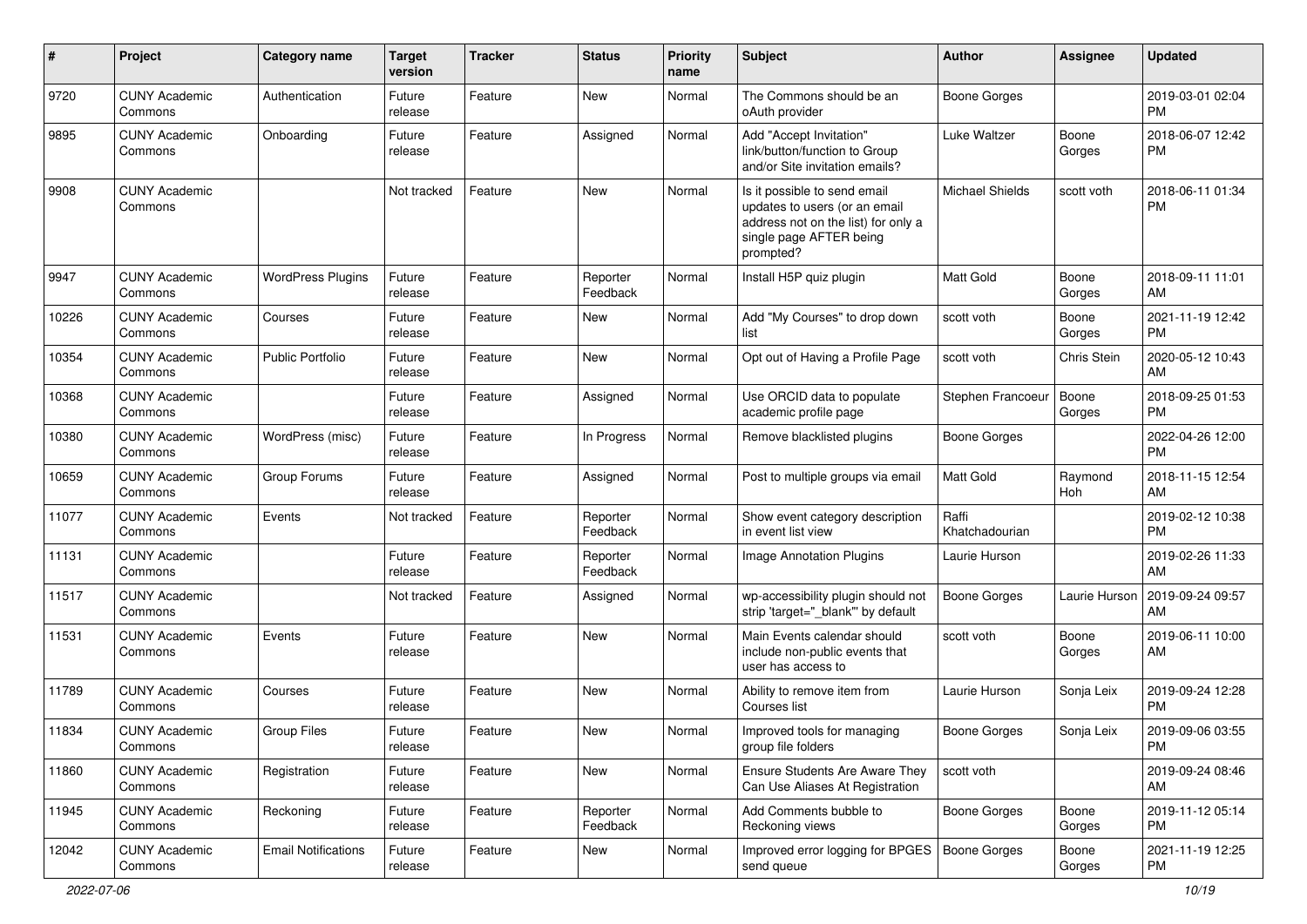| #     | <b>Project</b>                  | <b>Category name</b>           | <b>Target</b><br>version | <b>Tracker</b> | <b>Status</b>        | <b>Priority</b><br>name | <b>Subject</b>                                                                             | <b>Author</b>       | Assignee          | <b>Updated</b>                |
|-------|---------------------------------|--------------------------------|--------------------------|----------------|----------------------|-------------------------|--------------------------------------------------------------------------------------------|---------------------|-------------------|-------------------------------|
| 12091 | <b>CUNY Academic</b><br>Commons | <b>Group Files</b>             | Future<br>release        | Feature        | New                  | Normal                  | Improved pre-upload file validation<br>for bp-group-documents                              | Boone Gorges        | Boone<br>Gorges   | 2019-11-14 01:21<br><b>PM</b> |
| 12121 | <b>CUNY Academic</b><br>Commons | <b>WordPress Plugins</b>       | 2.0.3                    | Feature        | Reporter<br>Feedback | Normal                  | Embedding H5P Iframes on<br><b>Commons Site</b>                                            | Laurie Hurson       | Boone<br>Gorges   | 2022-06-29 11:32<br>AM        |
| 12446 | <b>CUNY Academic</b><br>Commons | Groups (misc)                  | Future<br>release        | Feature        | Reporter<br>Feedback | Normal                  | Toggle default site to group forum<br>posting                                              | Laurie Hurson       | Laurie Hurson     | 2020-03-10 11:57<br>AM        |
| 12911 | <b>CUNY Academic</b><br>Commons |                                | Not tracked              | Feature        | <b>New</b>           | Normal                  | Block access to xmlrpc.php based<br>on User-Agent                                          | Boone Gorges        | Boone<br>Gorges   | 2020-06-09 05:12<br><b>PM</b> |
| 13048 | <b>CUNY Academic</b><br>Commons | Shortcodes and<br>embeds       | Future<br>release        | Feature        | New                  | Normal                  | Jupyter Notebooks support                                                                  | Boone Gorges        |                   | 2020-07-14 11:46<br>AM        |
| 13199 | <b>CUNY Academic</b><br>Commons | Group Forums                   | Future<br>release        | Feature        | New                  | Normal                  | Favoring Groups over bbPress<br>plugin                                                     | Colin McDonald      | Colin<br>McDonald | 2021-11-19 12:28<br><b>PM</b> |
| 13358 | <b>CUNY Academic</b><br>Commons | Group Forums                   | Future<br>release        | Feature        | <b>New</b>           | Normal                  | Improved UI for group forum<br>threading settings                                          | Boone Gorges        | Raymond<br>Hoh    | 2021-11-19 12:27<br><b>PM</b> |
| 13370 | <b>CUNY Academic</b><br>Commons | Group Library                  | Future<br>release        | Feature        | <b>New</b>           | Normal                  | Library bulk deletion and folder<br>editing                                                | Colin McDonald      | Boone<br>Gorges   | 2020-10-13 10:41<br>AM        |
| 13466 | <b>CUNY Academic</b><br>Commons | Cavalcade                      | Future<br>release        | Feature        | New                  | Normal                  | Automated cleanup for duplicate<br>Cavalcade tasks                                         | Boone Gorges        | Boone<br>Gorges   | 2020-10-13 05:24<br><b>PM</b> |
| 13650 | <b>CUNY Academic</b><br>Commons | Group Library                  | Future<br>release        | Feature        | New                  | Normal                  | Forum Attachments in Group<br>Library                                                      | Laurie Hurson       |                   | 2021-11-19 12:30<br><b>PM</b> |
| 13835 | <b>CUNY Academic</b><br>Commons | WordPress (misc)               | Future<br>release        | Feature        | <b>New</b>           | Normal                  | Allow OneSearch widget to have<br>'CUNY' as campus                                         | Boone Gorges        | Boone<br>Gorges   | 2021-11-19 12:39<br><b>PM</b> |
| 13891 | <b>CUNY Academic</b><br>Commons | Internal Tools and<br>Workflow | 2.1.0                    | Feature        | <b>New</b>           | Normal                  | Migrate automated linting to<br>GitHub Actions                                             | <b>Boone Gorges</b> | Jeremy Felt       | 2022-06-29 11:13<br>AM        |
| 14184 | <b>CUNY Academic</b><br>Commons | <b>Public Portfolio</b>        | Future<br>release        | Feature        | New                  | Normal                  | Centralized mechanism for storing<br>Campus affiliations                                   | Boone Gorges        | Boone<br>Gorges   | 2022-01-04 11:35<br>AM        |
| 14309 | <b>CUNY Academic</b><br>Commons | Group Library                  | Future<br>release        | Feature        | New                  | Normal                  | Better handling of<br>bp_group_document file download<br>attempts when file is not present | Boone Gorges        | Boone<br>Gorges   | 2021-11-19 12:28<br><b>PM</b> |
| 14394 | <b>CUNY Academic</b><br>Commons |                                | Not tracked              | Feature        | New                  | Normal                  | Commons News Site - redesign                                                               | scott voth          | scott voth        | 2021-09-14 10:46<br>AM        |
| 14787 | <b>CUNY Academic</b><br>Commons | Plugin Packages                | Future<br>release        | Feature        | New                  | Normal                  | Creating a "Design" plugin<br>package                                                      | Laurie Hurson       | scott voth        | 2022-04-27 04:56<br><b>PM</b> |
| 15194 | <b>CUNY Academic</b><br>Commons | Internal Tools and<br>Workflow | 2.1.0                    | Feature        | <b>New</b>           | Normal                  | PHPCS sniff for un-restored<br>switch to blog() calls                                      | Boone Gorges        | Jeremy Felt       | 2022-05-26 10:45<br>AM        |
| 15604 | <b>CUNY Academic</b><br>Commons | <b>Email Notifications</b>     | Future<br>release        | Feature        | Assigned             | Normal                  | Restructure Commons Group<br><b>Digest Email Messages</b>                                  | <b>Matt Gold</b>    | Boone<br>Gorges   | 2022-05-26 10:45<br>AM        |
| 15613 | <b>CUNY Academic</b><br>Commons |                                | 2.0.3                    | Feature        | Reporter<br>Feedback | Normal                  | Adding "Passster" plugin                                                                   | Laurie Hurson       |                   | 2022-06-29 11:32<br>AM        |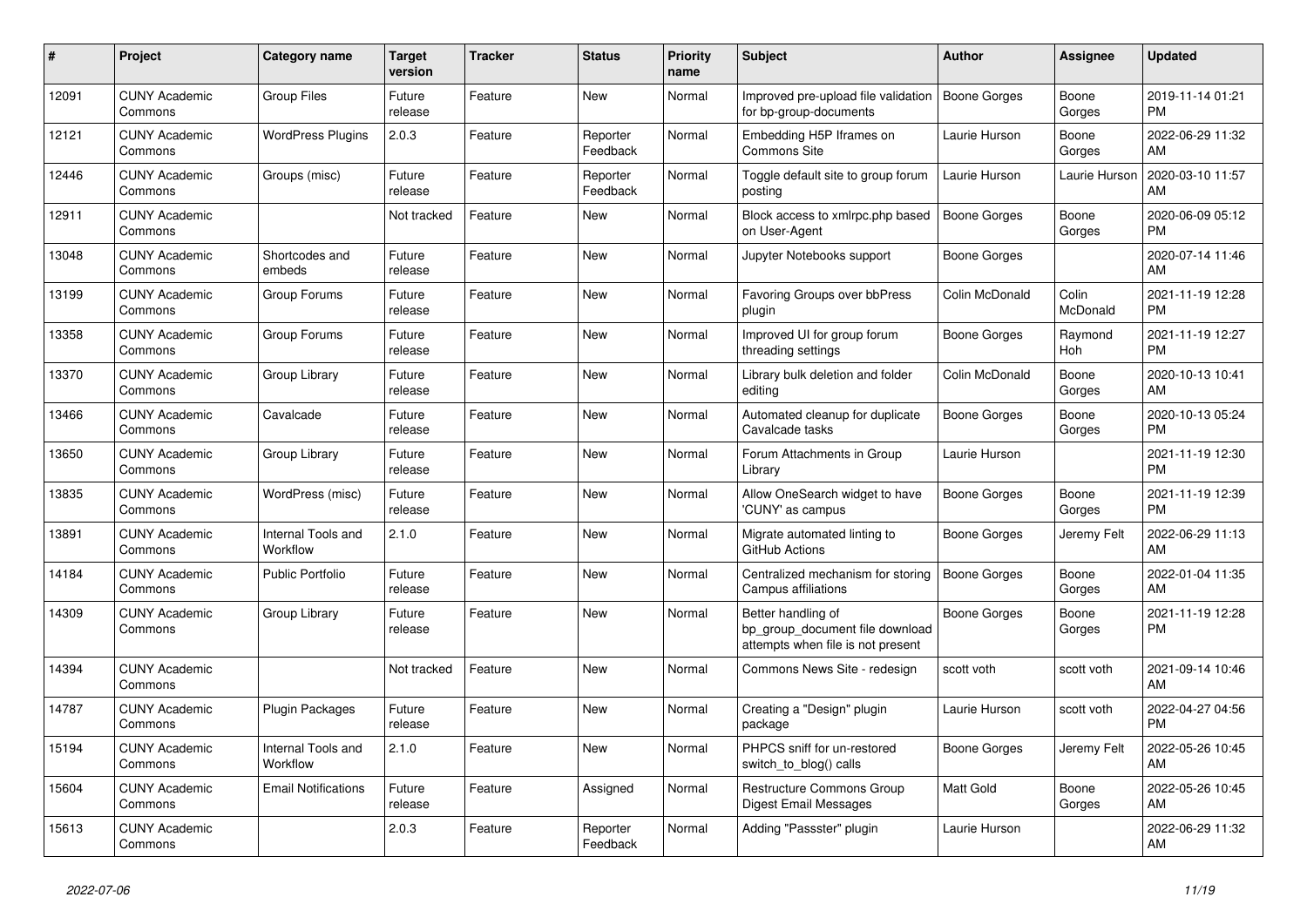| #     | <b>Project</b>                  | Category name              | <b>Target</b><br>version | <b>Tracker</b> | <b>Status</b>        | Priority<br>name | <b>Subject</b>                                                                | <b>Author</b>           | <b>Assignee</b>     | <b>Updated</b>                |
|-------|---------------------------------|----------------------------|--------------------------|----------------|----------------------|------------------|-------------------------------------------------------------------------------|-------------------------|---------------------|-------------------------------|
| 15883 | <b>CUNY Academic</b><br>Commons |                            | 2.1.0                    | Feature        | <b>New</b>           | Normal           | Release BPGES update                                                          | Boone Gorges            | Boone<br>Gorges     | 2022-05-26 10:39<br>AM        |
| 15923 | <b>CUNY Academic</b><br>Commons |                            | Not tracked              | Feature        | Reporter<br>Feedback | Normal           | <b>Bellows Plugin Adjustments</b>                                             | Laurie Hurson           |                     | 2022-04-20 10:10<br>AM        |
| 16092 | <b>CUNY Academic</b><br>Commons |                            | Future<br>release        | Feature        | Hold                 | Normal           | Don't show main site in Site<br>search results                                | Boone Gorges            | Boone<br>Gorges     | 2022-05-17 03:12<br><b>PM</b> |
| 16290 | <b>CUNY Academic</b><br>Commons |                            |                          | Feature        | Reporter<br>Feedback | Normal           | Add Table Of Contents Block<br>plug-in                                        | Raffi<br>Khatchadourian |                     | 2022-06-24 10:26<br>AM        |
| 16314 | <b>CUNY Academic</b><br>Commons | <b>WordPress Plugins</b>   |                          | Feature        | <b>New</b>           | Normal           | Install Multicollab plug-in?                                                  | Raffi<br>Khatchadourian |                     | 2022-06-29 03:44<br><b>PM</b> |
| 16332 | <b>CUNY Academic</b><br>Commons |                            |                          | Feature        | <b>New</b>           | Normal           | Refining the OER Tag: Remove<br>OER tag option from Creation<br>Process       | Laurie Hurson           |                     | 2022-07-05 01:07<br><b>PM</b> |
| 58    | <b>CUNY Academic</b><br>Commons | BuddyPress (misc)          | Future<br>release        | Feature        | Assigned             | Low              | Make member search sortable by<br>last name                                   | Roberta Brody           | Boone<br>Gorges     | 2010-08-26 02:38<br><b>PM</b> |
| 310   | <b>CUNY Academic</b><br>Commons | BuddyPress (misc)          | Future<br>release        | Feature        | Assigned             | Low              | <b>Friend Request Email</b>                                                   | <b>Matt Gold</b>        | Samantha<br>Raddatz | 2015-11-09 05:08<br><b>PM</b> |
| 333   | <b>CUNY Academic</b><br>Commons | <b>Email Notifications</b> | Future<br>release        | Feature        | Assigned             | Low              | Delay Forum Notification Email<br>Delivery Until After Editing Period<br>Ends | <b>Matt Gold</b>        | Raymond<br>Hoh      | 2015-11-09 06:01<br><b>PM</b> |
| 519   | <b>CUNY Academic</b><br>Commons | <b>BuddyPress Docs</b>     | Future<br>release        | Feature        | Assigned             | Low              | TOC for individual docs - for new<br>BP "wiki-like" plugin                    | scott voth              | Boone<br>Gorges     | 2015-11-09 05:54<br><b>PM</b> |
| 940   | <b>CUNY Academic</b><br>Commons | Redmine                    | Future<br>release        | Feature        | Assigned             | Low              | Communication with users after<br>releases                                    | Matt Gold               | Dominic<br>Giglio   | 2012-09-09 04:36<br><b>PM</b> |
| 1165  | <b>CUNY Academic</b><br>Commons | <b>Email Invitations</b>   | Future<br>release        | Feature        | Assigned             | Low              | Allow saved lists of invitees under<br>Send Invites                           | Boone Gorges            | Boone<br>Gorges     | 2015-11-09 06:03<br><b>PM</b> |
| 1166  | <b>CUNY Academic</b><br>Commons | <b>Email Invitations</b>   | Future<br>release        | Feature        | <b>New</b>           | Low              | Better organizational tools for Sent<br><b>Invites</b>                        | Boone Gorges            | Boone<br>Gorges     | 2015-11-09 06:02<br><b>PM</b> |
| 1167  | <b>CUNY Academic</b><br>Commons | <b>Email Invitations</b>   | Future<br>release        | Feature        | <b>New</b>           | Low              | Allow email invitations to be resent                                          | Boone Gorges            | Boone<br>Gorges     | 2015-11-12 12:53<br>AM        |
| 1192  | <b>CUNY Academic</b><br>Commons | <b>Group Files</b>         | Future<br>release        | Feature        | Assigned             | Low              | When posting group files, allow<br>users to add a category without<br>saving  | Matt Gold               | Raymond<br>Hoh      | 2015-11-09 05:53<br><b>PM</b> |
| 1417  | <b>CUNY Academic</b><br>Commons | <b>BuddyPress Docs</b>     | Future<br>release        | Feature        | Assigned             | Low              | <b>Bulk actions for BuddyPress Docs</b>                                       | <b>Boone Gorges</b>     | Boone<br>Gorges     | 2016-10-17 10:41<br><b>PM</b> |
| 1423  | <b>CUNY Academic</b><br>Commons | BuddyPress (misc)          | Future<br>release        | Feature        | Assigned             | Low              | Show an avatar for pingback<br>comment activity items                         | Boone Gorges            | Tahir Butt          | 2016-10-24 12:03<br><b>PM</b> |
| 1456  | <b>CUNY Academic</b><br>Commons | Group Invitations          | Future<br>release        | Feature        | Reporter<br>Feedback | Low              | Invite to Group Button from Profile<br>Field                                  | <b>Matt Gold</b>        | Samantha<br>Raddatz | 2015-11-09 05:59<br><b>PM</b> |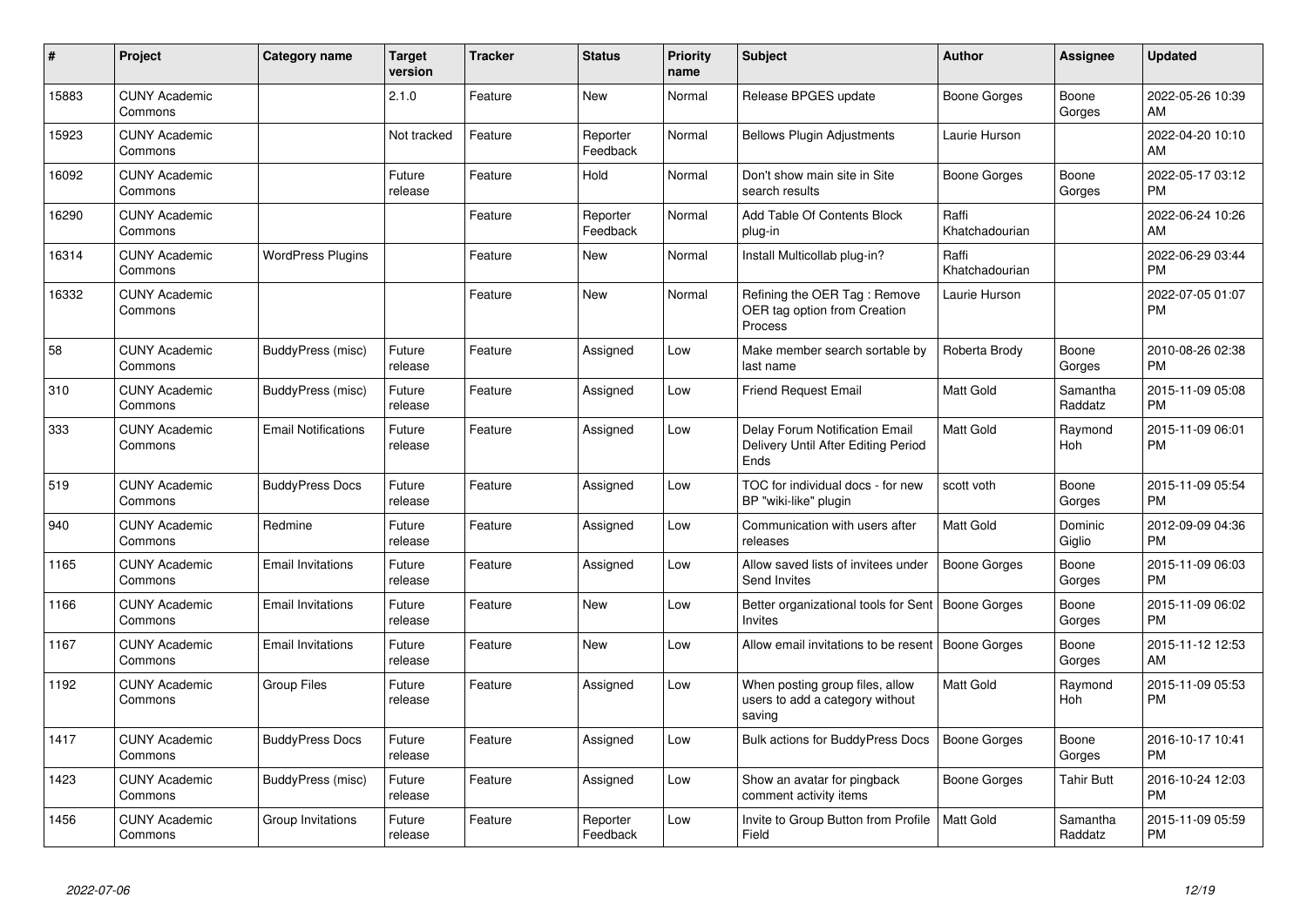| #     | <b>Project</b>                  | <b>Category name</b>     | Target<br>version | <b>Tracker</b> | <b>Status</b> | <b>Priority</b><br>name | <b>Subject</b>                                                                                                                                        | <b>Author</b>           | Assignee            | <b>Updated</b>                |
|-------|---------------------------------|--------------------------|-------------------|----------------|---------------|-------------------------|-------------------------------------------------------------------------------------------------------------------------------------------------------|-------------------------|---------------------|-------------------------------|
| 1562  | <b>CUNY Academic</b><br>Commons | <b>WordPress Plugins</b> | Future<br>release | Feature        | Assigned      | Low                     | Play with NYT Collaborative<br><b>Authoring Tool</b>                                                                                                  | <b>Matt Gold</b>        | Boone<br>Gorges     | 2015-01-05 08:47<br><b>PM</b> |
| 1983  | <b>CUNY Academic</b><br>Commons | Home Page                | Future<br>release | Feature        | Assigned      | Low                     | Media Library integration with<br><b>Featured Content plugin</b>                                                                                      | Boone Gorges            | Dominic<br>Giglio   | 2014-03-17 10:34<br><b>AM</b> |
| 2013  | <b>CUNY Academic</b><br>Commons | <b>Public Portfolio</b>  | Future<br>release | Feature        | Assigned      | Low                     | Have Profile Privacy Options show<br>up only for filled-in fields                                                                                     | <b>Matt Gold</b>        | Boone<br>Gorges     | 2015-11-09 06:09<br><b>PM</b> |
| 2223  | <b>CUNY Academic</b><br>Commons | <b>WordPress Plugins</b> | Future<br>release | Feature        | Assigned      | Low                     | Add Participad to the CUNY<br><b>Academic Commons</b>                                                                                                 | Matt Gold               | Boone<br>Gorges     | 2014-09-17 10:03<br><b>PM</b> |
| 2325  | <b>CUNY Academic</b><br>Commons | BuddyPress (misc)        | Future<br>release | Feature        | Assigned      | Low                     | Profile should have separate fields<br>for first/last names                                                                                           | local admin             | Boone<br>Gorges     | 2015-11-09 06:09<br><b>PM</b> |
| 2610  | <b>CUNY Academic</b><br>Commons | Group Invitations        | Future<br>release | Feature        | Assigned      | Low                     | Request: Custom invitation<br>message to group invites                                                                                                | local admin             | Boone<br>Gorges     | 2015-11-09 06:13<br>PM.       |
| 3048  | <b>CUNY Academic</b><br>Commons | <b>Public Portfolio</b>  | Future<br>release | Feature        | New           | Low                     | Images for rich text profile fields                                                                                                                   | Boone Gorges            | Boone<br>Gorges     | 2014-02-19 12:56<br><b>PM</b> |
| 3080  | <b>CUNY Academic</b><br>Commons | <b>Group Files</b>       | Future<br>release | Feature        | Assigned      | Low                     | Create a system to keep track of<br>file changes                                                                                                      | <b>Matt Gold</b>        | Boone<br>Gorges     | 2014-02-26 10:04<br><b>PM</b> |
| 3354  | <b>CUNY Academic</b><br>Commons | <b>Group Files</b>       | Future<br>release | Feature        | Assigned      | Low                     | Allow Group Download of Multiple<br><b>Selected Files</b>                                                                                             | <b>Matt Gold</b>        | Chris Stein         | 2014-08-01 08:50<br>AM        |
| 3615  | <b>CUNY Academic</b><br>Commons | Redmine                  | Not tracked       | Feature        | <b>New</b>    | Low                     | Create Redmine issues via email                                                                                                                       | Dominic Giglio          | Boone<br>Gorges     | 2017-11-16 11:36<br>AM        |
| 5016  | <b>CUNY Academic</b><br>Commons | Events                   | Future<br>release | Feature        | Assigned      | Low                     | Allow comments to be posted on<br>events                                                                                                              | Matt Gold               | Raymond<br>Hoh      | 2019-03-01 02:23<br><b>PM</b> |
| 5050  | <b>CUNY Academic</b><br>Commons | Social Paper             | Future<br>release | Feature        | <b>New</b>    | Low                     | Making comments visible in SP<br>editing mode (SP suggestion #1)                                                                                      | Marilyn Weber           | Samantha<br>Raddatz | 2019-09-17 11:10<br><b>PM</b> |
| 5052  | <b>CUNY Academic</b><br>Commons | Social Paper             | Future<br>release | Feature        | New           | Low                     | Sentence by sentence or line by<br>line comments (SP suggestion #3)                                                                                   | Marilyn Weber           | Boone<br>Gorges     | 2016-02-11 10:24<br><b>PM</b> |
| 5053  | <b>CUNY Academic</b><br>Commons | Social Paper             | Future<br>release | Feature        | New           | Low                     | Scrollable menu to add readers<br>(SP suggestion #4)                                                                                                  | Marilyn Weber           | Samantha<br>Raddatz | 2016-04-21 05:21<br><b>PM</b> |
| 5058  | <b>CUNY Academic</b><br>Commons | Social Paper             | Future<br>release | Feature        | <b>New</b>    | Low                     | Can there be a clearer signal that<br>even when comments have<br>already been made you add<br>comments by clicking on the side?<br>(SP suggestion #5) | Marilyn Weber           | Samantha<br>Raddatz | 2016-02-11 10:24<br><b>PM</b> |
| 6389  | <b>CUNY Academic</b><br>Commons | <b>BuddyPress Docs</b>   | Future<br>release | Feature        | New           | Low                     | Make Discussion Area Visible<br>When Editing a Doc                                                                                                    | Luke Waltzer            | Boone<br>Gorges     | 2016-10-21 04:16<br><b>PM</b> |
| 8498  | <b>CUNY Academic</b><br>Commons | <b>WordPress Plugins</b> | Future<br>release | Feature        | New           | Low                     | <b>Gravity Forms Email Users</b>                                                                                                                      | Raffi<br>Khatchadourian | Matt Gold           | 2017-10-13 12:58<br><b>PM</b> |
| 13912 | <b>CUNY Academic</b><br>Commons |                          | Not tracked       | Feature        | Hold          | Low                     | posting "missed schedule"                                                                                                                             | Marilyn Weber           |                     | 2021-02-23 10:46<br>AM        |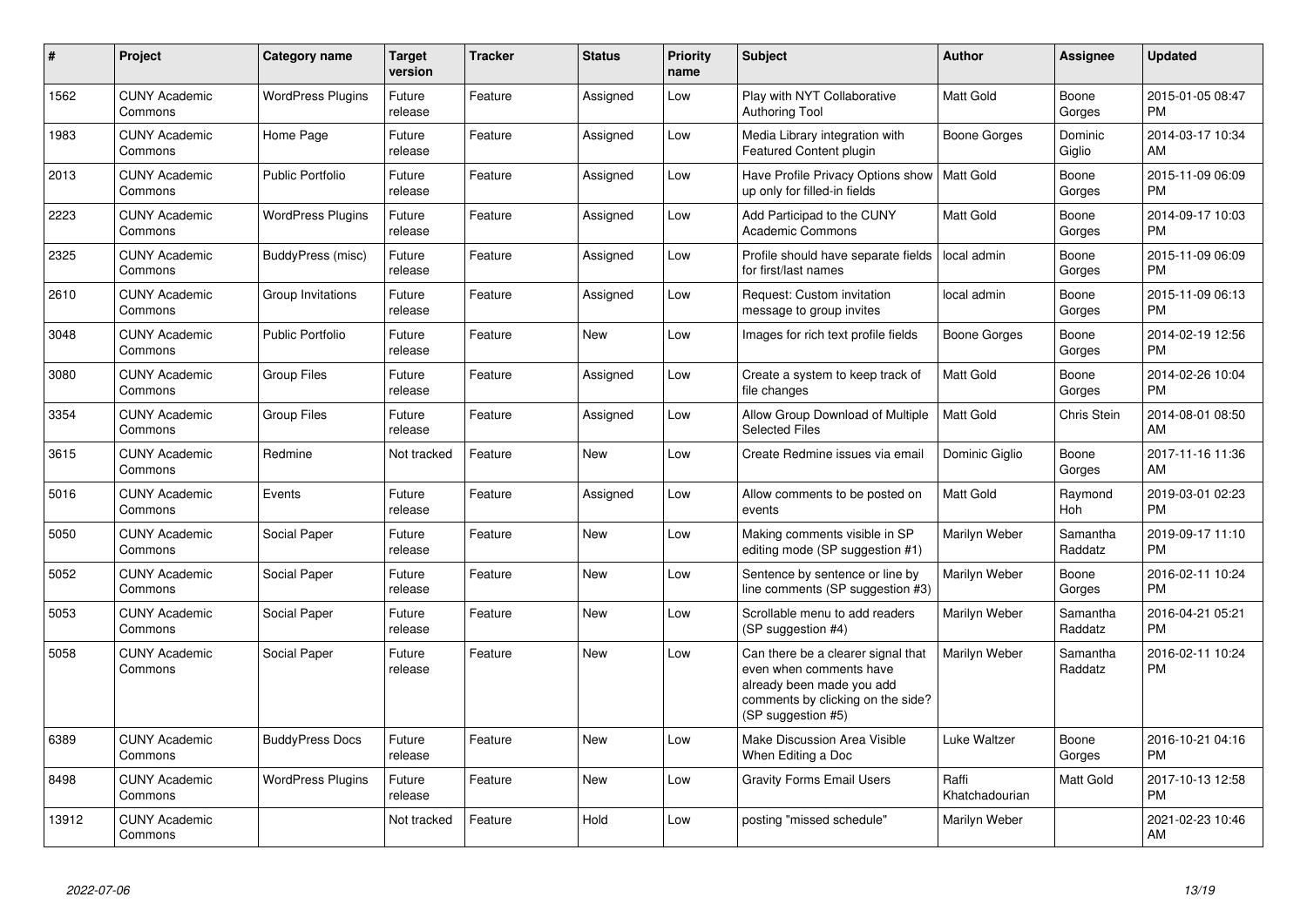| #     | Project                               | Category name            | <b>Target</b><br>version | <b>Tracker</b> | <b>Status</b>        | Priority<br>name | <b>Subject</b>                                                                            | <b>Author</b>      | <b>Assignee</b>     | <b>Updated</b>                |
|-------|---------------------------------------|--------------------------|--------------------------|----------------|----------------------|------------------|-------------------------------------------------------------------------------------------|--------------------|---------------------|-------------------------------|
| 11968 | JustPublics@365<br>MediaCamp          |                          |                          | Feature        | New                  | Normal           | Nanoscience Retractable Display<br>Unit                                                   | Donald Cherry      | Bonnie<br>Eissner   | 2021-02-19 08:50<br>AM        |
| 2571  | <b>NYCDH Community</b><br>Site        |                          |                          | Feature        | Assigned             | Normal           | Add Google custom search box to<br>homepage                                               | <b>Mark Newton</b> | Raymond<br>Hoh      | 2013-05-18 07:49<br><b>PM</b> |
| 2573  | <b>NYCDH Community</b><br><b>Site</b> |                          |                          | Feature        | Reporter<br>Feedback | Normal           | Add dh nyc twitter list feed to site                                                      | <b>Mark Newton</b> | Matt Gold           | 2013-05-16 11:42<br><b>PM</b> |
| 2574  | <b>NYCDH Community</b><br>Site        |                          |                          | Feature        | Assigned             | Normal           | Add Way to Upload Files to<br>Groups                                                      | <b>Mark Newton</b> | Raymond<br>Hoh      | 2013-05-18 07:46<br><b>PM</b> |
| 2577  | <b>NYCDH Community</b><br>Site        |                          |                          | Feature        | Assigned             | Low              | Investigate Potential to Add Links<br>to the Forum                                        | Mark Newton        | Alex Gil            | 2013-05-16 09:40<br><b>PM</b> |
| 15685 | <b>CUNY Academic</b><br>Commons       |                          |                          | Support        | New                  | High             | problem with chrome?                                                                      | Marilyn Weber      |                     | 2022-04-25 03:40<br><b>PM</b> |
| 636   | <b>CUNY Academic</b><br>Commons       | WordPress (misc)         | Not tracked              | Support        | Assigned             | Normal           | Create Lynda.com-like Table of<br><b>Contents for Prospective Tutorial</b><br>Screencasts | <b>Matt Gold</b>   | scott voth          | 2016-02-23 03:12<br><b>PM</b> |
| 2175  | <b>CUNY Academic</b><br>Commons       | WordPress (misc)         | Not tracked              | Support        | Assigned             | Normal           | Subscibe 2 vs. Jetpack<br>subscription options                                            | local admin        | Matt Gold           | 2016-01-26 04:58<br><b>PM</b> |
| 3492  | <b>CUNY Academic</b><br>Commons       | <b>WordPress Themes</b>  | Future<br>release        | Support        | Assigned             | Normal           | Add CBOX theme to the<br>Commons                                                          | scott voth         | Raymond<br>Hoh      | 2014-10-08 05:55<br><b>PM</b> |
| 4070  | <b>CUNY Academic</b><br>Commons       | Analytics                | Not tracked              | Support        | Assigned             | Normal           | Request for JITP site analytics                                                           | <b>Matt Gold</b>   | Seth Persons        | 2016-02-23 03:09<br><b>PM</b> |
| 4986  | <b>CUNY Academic</b><br>Commons       | ZenDesk                  | Not tracked              | Support        | Assigned             | Normal           | Prepare documentation for<br>Zendesk re web widget                                        | <b>Matt Gold</b>   | Samantha<br>Raddatz | 2016-02-25 03:09<br><b>PM</b> |
| 5826  | <b>CUNY Academic</b><br>Commons       | <b>WordPress Plugins</b> | Future<br>release        | Support        | Reporter<br>Feedback | Normal           | <b>Remove Subscription Options</b><br>plugin from directory                               | Sarah Morgano      | Sarah<br>Morgano    | 2016-10-21 04:14<br><b>PM</b> |
| 8607  | <b>CUNY Academic</b><br>Commons       |                          | Not tracked              | Support        | <b>New</b>           | Normal           | Paypal?                                                                                   | Marilyn Weber      | Matt Gold           | 2018-05-15 01:37<br><b>PM</b> |
| 9207  | <b>CUNY Academic</b><br>Commons       |                          | Future<br>release        | Support        | Reporter<br>Feedback | Normal           | display dashboards made in<br>Tableau?                                                    | Marilyn Weber      | Boone<br>Gorges     | 2018-04-10 10:42<br>AM        |
| 9211  | <b>CUNY Academic</b><br>Commons       | <b>WordPress Plugins</b> | Future<br>release        | Support        | Reporter<br>Feedback | Normal           | Auto-Role Setting in Forum Plugin<br>Causing Some Confusion                               | Luke Waltzer       | Boone<br>Gorges     | 2018-03-13 11:44<br>AM        |
| 9729  | <b>CUNY Academic</b><br>Commons       | <b>SEO</b>               | Not tracked              | Support        | <b>New</b>           | Normal           | 503 Errors showing on<br>newlaborforum.cuny.edu                                           | Diane Krauthamer   | Raymond<br>Hoh      | 2018-05-22 04:48<br><b>PM</b> |
| 9941  | <b>CUNY Academic</b><br>Commons       | Wiki                     | Not tracked              | Support        | Assigned             | Normal           | Wiki functionality                                                                        | <b>Matt Gold</b>   | Boone<br>Gorges     | 2018-06-26 10:57<br>AM        |
| 10273 | <b>CUNY Academic</b><br>Commons       | Registration             | Not tracked              | Support        | Reporter<br>Feedback | Normal           | users combining CF and campus<br>address                                                  | Marilyn Weber      |                     | 2019-09-18 10:58<br>AM        |
| 10657 | <b>CUNY Academic</b><br>Commons       |                          | Not tracked              | Support        | Reporter<br>Feedback | Normal           | child theme problems                                                                      | Marilyn Weber      |                     | 2018-11-08 01:19<br><b>PM</b> |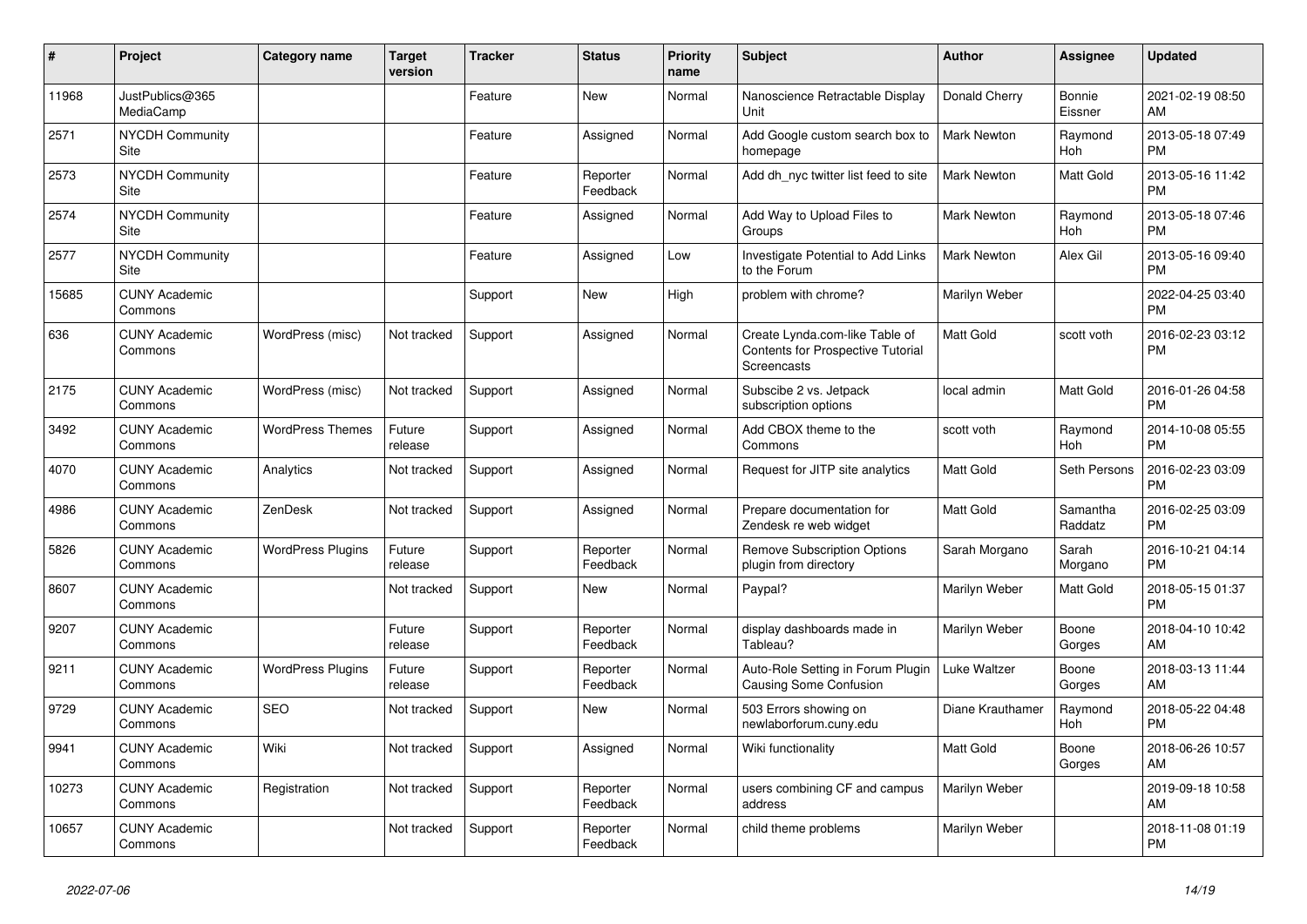| #     | Project                         | <b>Category name</b>     | Target<br>version | <b>Tracker</b> | <b>Status</b>        | <b>Priority</b><br>name | <b>Subject</b>                                                    | <b>Author</b>        | <b>Assignee</b> | <b>Updated</b>                |
|-------|---------------------------------|--------------------------|-------------------|----------------|----------------------|-------------------------|-------------------------------------------------------------------|----------------------|-----------------|-------------------------------|
| 10839 | <b>CUNY Academic</b><br>Commons | About page               | Not tracked       | Support        | <b>New</b>           | Normal                  | <b>Mission Statement Needs</b><br>Revision                        | scott voth           | Matt Gold       | 2018-12-26 10:58<br>AM        |
| 10982 | <b>CUNY Academic</b><br>Commons | Domain Mapping           | Not tracked       | Support        | Reporter<br>Feedback | Normal                  | <b>CNAME</b> question                                             | scott voth           |                 | 2019-01-22 04:29<br><b>PM</b> |
| 11149 | <b>CUNY Academic</b><br>Commons |                          | Not tracked       | Support        | Reporter<br>Feedback | Normal                  | comments getting blocked                                          | Marilyn Weber        | Raymond<br>Hoh  | 2019-03-26 11:40<br>AM        |
| 11386 | <b>CUNY Academic</b><br>Commons | WordPress - Media        | Not tracked       | Support        | Reporter<br>Feedback | Normal                  | disappearing images                                               | scott voth           | Boone<br>Gorges | 2019-05-14 10:32<br>AM        |
| 11449 | <b>CUNY Academic</b><br>Commons | WordPress - Media        | Not tracked       | Support        | Reporter<br>Feedback | Normal                  | Cloning Media Library for JITP<br>from Staging to Production Site | Patrick DeDauw       | Boone<br>Gorges | 2019-05-13 12:00<br><b>PM</b> |
| 11493 | <b>CUNY Academic</b><br>Commons | Domain Mapping           | Not tracked       | Support        | Reporter<br>Feedback | Normal                  | Domain Mapping Request - Talia<br>Schaffer                        | scott voth           | Matt Gold       | 2019-08-06 08:39<br>AM        |
| 11496 | <b>CUNY Academic</b><br>Commons | <b>Public Portfolio</b>  | 1.15.2            | Support        | <b>New</b>           | Normal                  | Replace Twitter Icon on Member<br>Portfolio page                  | scott voth           | Boone<br>Gorges | 2019-06-06 01:03<br><b>PM</b> |
| 11509 | <b>CUNY Academic</b><br>Commons |                          | Not tracked       | Support        | Reporter<br>Feedback | Normal                  | deleted Page causing a Menu<br>problem?                           | Marilyn Weber        |                 | 2019-06-04 09:54<br>AM        |
| 11519 | <b>CUNY Academic</b><br>Commons |                          | Not tracked       | Support        | Assigned             | Normal                  | comment option not appearing                                      | Marilyn Weber        |                 | 2019-09-24 10:28<br>AM        |
| 11545 | <b>CUNY Academic</b><br>Commons | <b>WordPress Plugins</b> | Not tracked       | Support        | <b>New</b>           | Normal                  | Twitter searches in WordPress                                     | Gina Cherry          | Matt Gold       | 2019-09-23 01:03<br><b>PM</b> |
| 11624 | <b>CUNY Academic</b><br>Commons | WordPress (misc)         | Not tracked       | Support        | New                  | Normal                  | Change pages into posts or swap<br>database for a Commons site?   | Stephen Klein        | Raymond<br>Hoh  | 2019-07-09 11:04<br>AM        |
| 11771 | <b>CUNY Academic</b><br>Commons |                          | Not tracked       | Support        | Reporter<br>Feedback | Normal                  | post displays in sections                                         | Marilyn Weber        |                 | 2019-08-20 10:34<br>AM        |
| 11787 | <b>CUNY Academic</b><br>Commons |                          | Not tracked       | Support        | Reporter<br>Feedback | Normal                  | automated comments notifications<br>on ZenDesk                    | <b>Marilyn Weber</b> |                 | 2019-08-26 06:18<br><b>PM</b> |
| 11788 | <b>CUNY Academic</b><br>Commons | <b>WordPress Plugins</b> | Future<br>release | Support        | Reporter<br>Feedback | Normal                  | Plugin Request - Browse Aloud                                     | scott voth           |                 | 2019-09-24 08:42<br>AM        |
| 11848 | <b>CUNY Academic</b><br>Commons |                          | Not tracked       | Support        | Hold                 | Normal                  | a Dean of Faculty wants to share<br>a large file                  | Marilyn Weber        |                 | 2019-09-24 08:44<br>AM        |
| 11883 | <b>CUNY Academic</b><br>Commons | Help/Codex               | Not tracked       | Support        | <b>New</b>           | Normal                  | Need Embedding Help Page<br>Update (Tableau)                      | Anthony Wheeler      | scott voth      | 2019-09-24 08:49<br>AM        |
| 12004 | <b>CUNY Academic</b><br>Commons |                          | Not tracked       | Support        | Reporter<br>Feedback | Normal                  | Notifications for spam blog<br>comments                           | Gina Cherry          | Raymond<br>Hoh  | 2019-11-01 12:05<br><b>PM</b> |
| 12247 | <b>CUNY Academic</b><br>Commons | Publicity                | Not tracked       | Support        | New                  | Normal                  | <b>Screenshot of First Commons</b><br>Homepage                    | scott voth           | scott voth      | 2020-01-14 12:08<br><b>PM</b> |
| 12328 | <b>CUNY Academic</b><br>Commons |                          | Not tracked       | Support        | <b>New</b>           | Normal                  | Sign up Code for Non-CUNY<br>Faculty                              | Laurie Hurson        |                 | 2020-01-28 10:25<br>AM        |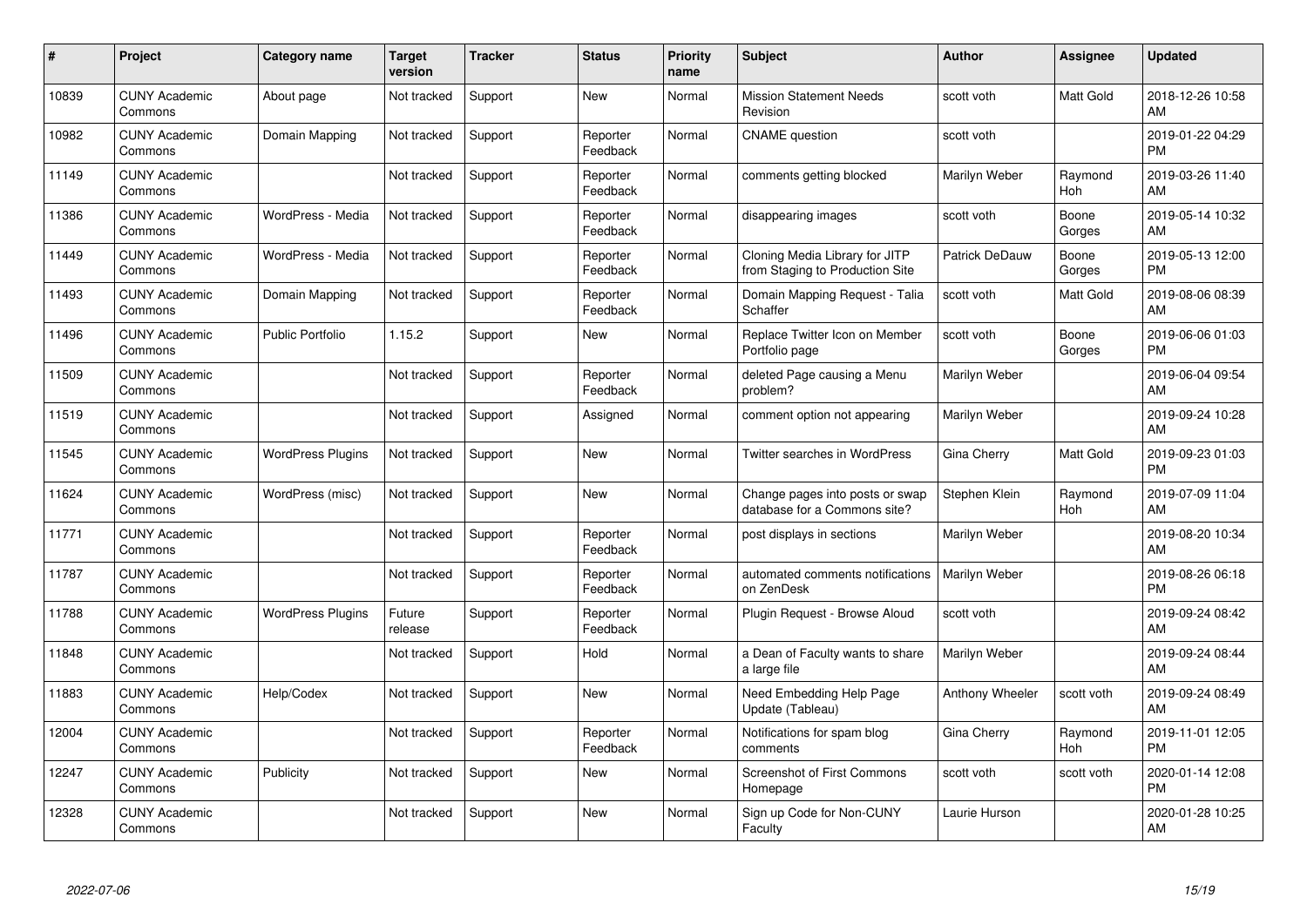| #     | Project                         | <b>Category name</b>      | <b>Target</b><br>version | <b>Tracker</b> | <b>Status</b>        | Priority<br>name | <b>Subject</b>                                                   | <b>Author</b>  | <b>Assignee</b>  | <b>Updated</b>                |
|-------|---------------------------------|---------------------------|--------------------------|----------------|----------------------|------------------|------------------------------------------------------------------|----------------|------------------|-------------------------------|
| 12350 | <b>CUNY Academic</b><br>Commons | <b>Blogs (BuddyPress)</b> | Not tracked              | Support        | Reporter<br>Feedback | Normal           | URL creation problem                                             | Marilyn Weber  |                  | 2020-02-03 11:27<br>AM        |
| 12352 | <b>CUNY Academic</b><br>Commons |                           | Not tracked              | Support        | <b>New</b>           | Normal           | 'posts list" page builder block<br>option                        | Marilyn Weber  |                  | 2020-02-03 01:29<br><b>PM</b> |
| 12382 | <b>CUNY Academic</b><br>Commons | Membership                | Not tracked              | Support        | <b>New</b>           | Normal           | Email request change                                             | Marilyn Weber  | Marilyn<br>Weber | 2020-02-06 12:56<br><b>PM</b> |
| 12484 | <b>CUNY Academic</b><br>Commons |                           | Not tracked              | Support        | Reporter<br>Feedback | Normal           | Sign up Code for COIL Course<br>starting in March                | Laurie Hurson  | Matt Gold        | 2020-03-02 02:26<br><b>PM</b> |
| 12741 | <b>CUNY Academic</b><br>Commons | <b>WordPress Plugins</b>  | Not tracked              | Support        | Reporter<br>Feedback | Normal           | Tableau Public Viz Block                                         | Marilyn Weber  | Raymond<br>Hoh   | 2020-05-12 11:00<br>AM        |
| 13034 | <b>CUNY Academic</b><br>Commons |                           | Not tracked              | Support        | Reporter<br>Feedback | Normal           | a site is asking people to join the<br>Commons to get a download | Marilyn Weber  |                  | 2020-07-12 07:23<br>AM        |
| 13255 | <b>CUNY Academic</b><br>Commons |                           | Not tracked              | Support        | Reporter<br>Feedback | Normal           | Accessibility problems                                           | Marilyn Weber  |                  | 2020-09-01 05:48<br><b>PM</b> |
| 13286 | <b>CUNY Academic</b><br>Commons |                           | Not tracked              | Support        | <b>New</b>           | Normal           | problem connecting with<br><b>WordPress app</b>                  | Marilyn Weber  | Raymond<br>Hoh   | 2020-09-08 11:16<br>AM        |
| 13946 | <b>CUNY Academic</b><br>Commons | <b>WordPress Plugins</b>  | 2.1.0                    | Support        | Assigned             | Normal           | <b>Custom Embed handler For</b><br>OneDrive files                | scott voth     | Raymond<br>Hoh   | 2022-05-26 10:46<br>AM        |
| 13975 | <b>CUNY Academic</b><br>Commons | Social Paper              | Not tracked              | Support        | Reporter<br>Feedback | Normal           | can't approve comments on Social<br>Paper paper                  | Marilyn Weber  |                  | 2021-02-12 09:33<br>AM        |
| 14074 | <b>CUNY Academic</b><br>Commons | WordPress (misc)          | Not tracked              | Support        | Reporter<br>Feedback | Normal           | page password protection problem                                 | Marilyn Weber  |                  | 2021-03-02 11:03<br>AM        |
| 14398 | <b>CUNY Academic</b><br>Commons |                           | Not tracked              | Support        | Reporter<br>Feedback | Normal           | Events plug-in notification problem                              | Marilyn Weber  |                  | 2021-05-11 11:21<br>AM        |
| 14538 | <b>CUNY Academic</b><br>Commons |                           | Not tracked              | Support        | Reporter<br>Feedback | Normal           | <b>Weebly To Commons</b>                                         | Laurie Hurson  |                  | 2021-09-14 10:47<br>AM        |
| 14784 | <b>CUNY Academic</b><br>Commons |                           |                          | Support        | Reporter<br>Feedback | Normal           | User report of logo problem when<br>using Customizer theme       | Marilyn Weber  |                  | 2021-09-17 10:25<br>AM        |
| 14842 | <b>CUNY Academic</b><br>Commons |                           | Not tracked              | Support        | Reporter<br>Feedback | Normal           | Question about widgets and block<br>editor                       | Gina Cherry    |                  | 2021-10-06 03:01<br><b>PM</b> |
| 14900 | <b>CUNY Academic</b><br>Commons |                           | Not tracked              | Support        | Reporter<br>Feedback | Normal           | previous theme?                                                  | Marilyn Weber  |                  | 2021-10-25 10:31<br>AM        |
| 14911 | <b>CUNY Academic</b><br>Commons | <b>WordPress Themes</b>   | Not tracked              | Support        | New                  | Normal           | Twentytwentyone theme                                            | Marilyn Weber  |                  | 2021-10-28 10:37<br>AM        |
| 14983 | <b>CUNY Academic</b><br>Commons | WordPress (misc)          | Not tracked              | Support        | Reporter<br>Feedback | Normal           | "Read More" tag not working                                      | Rebecca Krisel | Raymond<br>Hoh   | 2021-11-23 01:17<br><b>PM</b> |
| 14994 | <b>CUNY Academic</b><br>Commons | cdev.gc.cuny.edu          | Not tracked              | Support        | In Progress          | Normal           | Clear Cache on CDEV                                              | scott voth     | Raymond<br>Hoh   | 2021-12-07 03:51<br><b>PM</b> |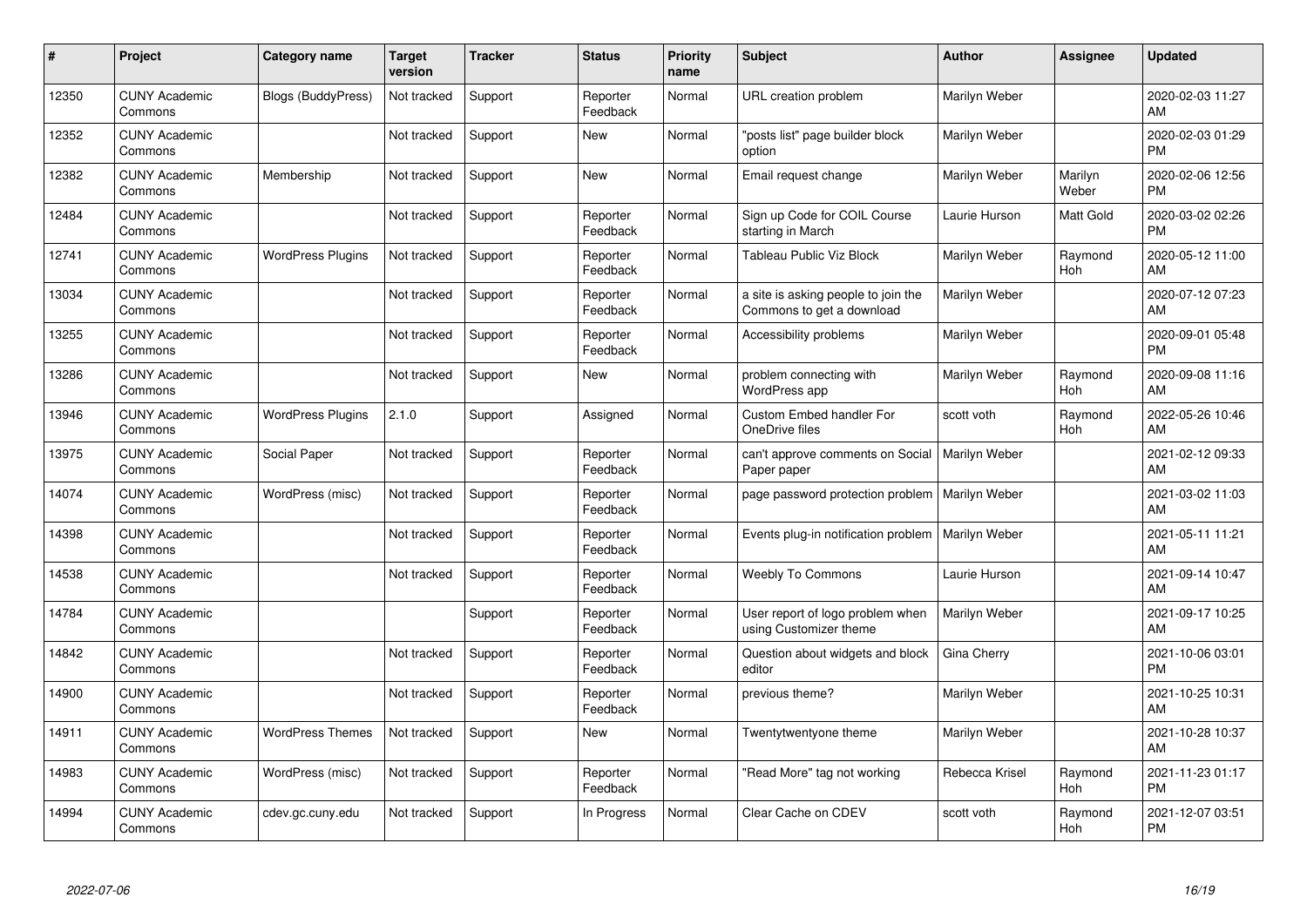| $\#$  | Project                         | Category name    | <b>Target</b><br>version | <b>Tracker</b> | <b>Status</b>        | <b>Priority</b><br>name | <b>Subject</b>                                                      | <b>Author</b>    | <b>Assignee</b>    | <b>Updated</b>                |
|-------|---------------------------------|------------------|--------------------------|----------------|----------------------|-------------------------|---------------------------------------------------------------------|------------------|--------------------|-------------------------------|
| 15045 | <b>CUNY Academic</b><br>Commons |                  |                          | Support        | <b>New</b>           | Normal                  | no result for KCeL in the search<br>box on the commons              | Marilyn Weber    |                    | 2021-12-10 11:29<br>AM        |
| 15169 | <b>CUNY Academic</b><br>Commons |                  | 2.0.3                    | Support        | Reporter<br>Feedback | Normal                  | new Prelude website zipfiles for<br>custom theme and other files.   | Marilyn Weber    |                    | 2022-06-29 11:32<br>AM        |
| 15176 | <b>CUNY Academic</b><br>Commons |                  | Not tracked              | Support        | Reporter<br>Feedback | Normal                  | Archiving Q Writing & Old<br>Wordpress Sites on the Commons         | Laurie Hurson    |                    | 2022-02-08 10:28<br>AM        |
| 15260 | <b>CUNY Academic</b><br>Commons |                  |                          | Support        | Reporter<br>Feedback | Normal                  | Diacritical markings   European<br><b>Stages</b>                    | Marilyn Weber    |                    | 2022-02-04 08:16<br>AM        |
| 15370 | <b>CUNY Academic</b><br>Commons |                  |                          | Support        | Reporter<br>Feedback | Normal                  | All-in-One Event Calendar?                                          | Marilyn Weber    |                    | 2022-02-17 11:03<br>AM        |
| 15565 | <b>CUNY Academic</b><br>Commons |                  |                          | Support        | <b>New</b>           | Normal                  | Events - send updates to an email<br>listserv                       | Marilyn Weber    |                    | 2022-03-10 01:06<br><b>PM</b> |
| 15655 | <b>CUNY Academic</b><br>Commons |                  | 2.0.3                    | Support        | Reporter<br>Feedback | Normal                  | Event Aggregator plugin?                                            | Marilyn Weber    |                    | 2022-06-29 11:32<br>AM        |
| 15767 | <b>CUNY Academic</b><br>Commons | WordPress (misc) |                          | Support        | <b>New</b>           | Normal                  | Site loading slowly                                                 | scott voth       | Boone<br>Gorges    | 2022-04-04 08:56<br><b>PM</b> |
| 15816 | <b>CUNY Academic</b><br>Commons |                  | Not tracked              | Support        | <b>New</b>           | Normal                  | slow loading at SPS                                                 | Marilyn Weber    |                    | 2022-04-05 01:26<br><b>PM</b> |
| 16099 | <b>CUNY Academic</b><br>Commons |                  |                          | Support        | Reporter<br>Feedback | Normal                  | request for Newsletter Glue                                         | Marilyn Weber    |                    | 2022-05-13 12:14<br><b>PM</b> |
| 16110 | <b>CUNY Academic</b><br>Commons |                  |                          | Support        | Reporter<br>Feedback | Normal                  | remove Creative Commons<br>license from pages?                      | Marilyn Weber    | Raymond<br>Hoh     | 2022-05-17 06:11<br><b>PM</b> |
| 2666  | <b>CUNY Academic</b><br>Commons | About page       | Not tracked              | Documentation  | Assigned             | Normal                  | <b>Update About Text</b>                                            | Chris Stein      | Luke Waltzer       | 2016-03-04 11:19<br>AM        |
| 3524  | <b>CUNY Academic</b><br>Commons | Documentation    | Not tracked              | Documentation  | Assigned             | Normal                  | Post describing all you can do<br>when starting up a new blog/group | <b>Matt Gold</b> | scott voth         | 2014-10-04 12:56<br><b>PM</b> |
| 3565  | <b>CUNY Academic</b><br>Commons | My Commons       | Not tracked              | Documentation  | New                  | Normal                  | Load Newest inconsistencies                                         | Chris Stein      | scott voth         | 2015-11-09 01:16<br><b>PM</b> |
| 8666  | <b>CUNY Academic</b><br>Commons | Teaching         | Not tracked              | Documentation  | Assigned             | Normal                  | Create Teaching on the Commons   Matt Gold<br>Resource Page         |                  | Laurie Hurson      | 2019-09-23 03:16<br><b>PM</b> |
| 12392 | <b>CUNY Academic</b><br>Commons | Help/Codex       | Not tracked              | Documentation  | New                  | Normal                  | Updates to Common Commons<br>Questions on Help Page                 | scott voth       | Margaret<br>Galvan | 2020-02-11 10:53<br>AM        |
| 3369  | <b>CUNY Academic</b><br>Commons | Reply By Email   | Not tracked              | Outreach       | Hold                 | Normal                  | Release reply by email to WP<br>plugin directory                    | <b>Matt Gold</b> | Raymond<br>Hoh     | 2016-03-01 12:46<br><b>PM</b> |
| 9015  | <b>CUNY Academic</b><br>Commons | Groups (misc)    | Not tracked              | Outreach       | Assigned             | Normal                  | Email group admins the email<br>addresses of their groups           | <b>Matt Gold</b> | Matt Gold          | 2018-01-02 09:54<br>AM        |
| 2612  | <b>CUNY Academic</b><br>Commons |                  | Not tracked              | Publicity      | Assigned             | Normal                  | Pinterest site for the Commons                                      | local admin      | Sarah<br>Morgano   | 2016-03-04 11:19<br>AM        |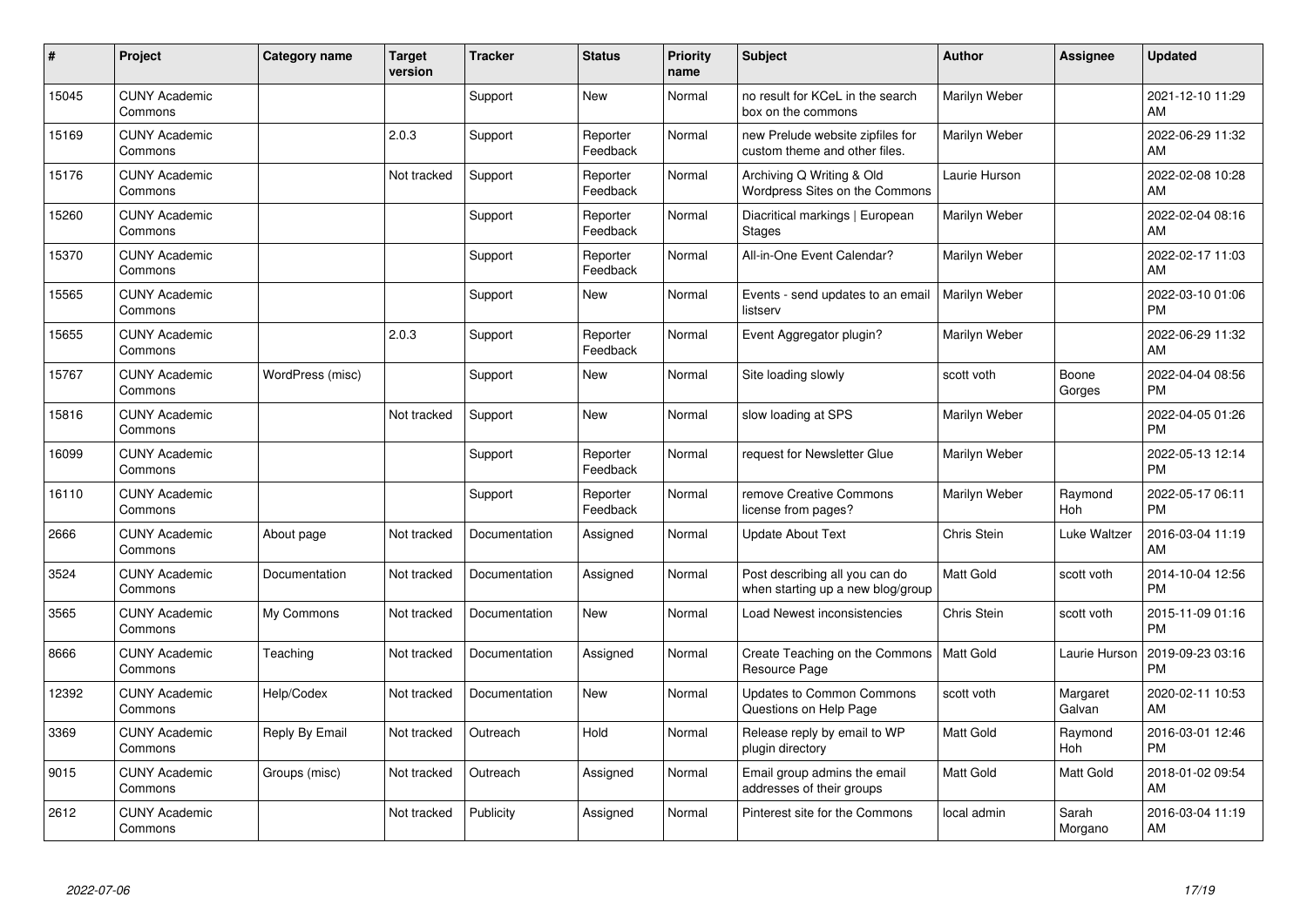| $\pmb{\#}$ | <b>Project</b>                  | <b>Category name</b>   | <b>Target</b><br>version | <b>Tracker</b> | <b>Status</b>        | <b>Priority</b><br>name | <b>Subject</b>                                                                       | <b>Author</b>    | Assignee            | <b>Updated</b>                |
|------------|---------------------------------|------------------------|--------------------------|----------------|----------------------|-------------------------|--------------------------------------------------------------------------------------|------------------|---------------------|-------------------------------|
| 3506       | <b>CUNY Academic</b><br>Commons | Publicity              | 1.7                      | Publicity      | <b>New</b>           | Normal                  | Prepare 1.7 email messaging                                                          | Micki Kaufman    | Micki<br>Kaufman    | 2014-10-01 12:36<br><b>PM</b> |
| 3509       | <b>CUNY Academic</b><br>Commons | Publicity              | 1.7                      | Publicity      | <b>New</b>           | Normal                  | Create 1.7 digital signage imagery                                                   | Micki Kaufman    | Marilyn<br>Weber    | 2014-10-01 12:40<br><b>PM</b> |
| 3510       | <b>CUNY Academic</b><br>Commons | Publicity              | 1.7                      | Publicity      | Assigned             | Normal                  | Post on the News Blog re: 'My<br>Commons'                                            | Micki Kaufman    | Sarah<br>Morgano    | 2014-10-15 11:18<br>AM        |
| 3511       | <b>CUNY Academic</b><br>Commons | Publicity              | 1.7                      | Publicity      | Assigned             | Normal                  | Social media for 1.7                                                                 | Micki Kaufman    | Sarah<br>Morgano    | 2014-10-14 03:32<br><b>PM</b> |
| 5298       | <b>CUNY Academic</b><br>Commons |                        | Not tracked              | Publicity      | New                  | Normal                  | Survey Pop-Up Text                                                                   | Samantha Raddatz | Samantha<br>Raddatz | 2016-03-22 12:27<br><b>PM</b> |
| 6014       | <b>CUNY Academic</b><br>Commons | Publicity              | Future<br>release        | Publicity      | Reporter<br>Feedback | Normal                  | Google search listing                                                                | Matt Gold        | Boone<br>Gorges     | 2016-09-21 03:48<br><b>PM</b> |
| 6665       | <b>CUNY Academic</b><br>Commons |                        | Not tracked              | Publicity      | <b>New</b>           | Normal                  | Dead Link in 1.10 announcement<br>post                                               | Paige Dupont     | Stephen Real        | 2016-12-01 03:11<br><b>PM</b> |
| 11393      | <b>CUNY Academic</b><br>Commons |                        | Not tracked              | Publicity      | <b>New</b>           | Normal                  | After 1.15 release, ceate a hero<br>slide and post about adding a site<br>to a group | scott voth       | Patrick<br>Sweeney  | 2019-05-14 10:32<br>AM        |
| 14475      | <b>CUNY Academic</b><br>Commons |                        | Not tracked              | Publicity      | <b>New</b>           | Normal                  | <b>OER Showcase Page</b>                                                             | Laurie Hurson    | Laurie Hurson       | 2021-09-14 10:46<br>AM        |
| 14504      | <b>CUNY Academic</b><br>Commons |                        | Not tracked              | Publicity      | Reporter<br>Feedback | Normal                  | Adding showcases to home page<br>menu                                                | Laurie Hurson    | Boone<br>Gorges     | 2022-01-19 03:26<br><b>PM</b> |
| 860        | <b>CUNY Academic</b><br>Commons | Design                 | Future<br>release        | Design/UX      | Assigned             | Normal                  | <b>Standardize Button Treatment</b><br>Across the Commons                            | Chris Stein      | Chris Stein         | 2014-05-01 09:45<br>AM        |
| 3059       | <b>CUNY Academic</b><br>Commons | Group Forums           | Future<br>release        | Design/UX      | New                  | Normal                  | Forum Post Permissable Content<br><b>Explanatory Text</b>                            | Chris Stein      | Chris Stein         | 2015-04-02 11:27<br>AM        |
| 3577       | <b>CUNY Academic</b><br>Commons | My Commons             | Future<br>release        | Design/UX      | Assigned             | Normal                  | Replies to items in My Commons                                                       | <b>Matt Gold</b> | Raymond<br>Hoh      | 2015-04-09 05:19<br><b>PM</b> |
| 4027       | <b>CUNY Academic</b><br>Commons | Commons In A Box       | Not tracked              | Design/UX      | Assigned             | Normal                  | Usability review of CBOX update<br>procedures                                        | <b>Matt Gold</b> | Samantha<br>Raddatz | 2015-05-11 06:36<br><b>PM</b> |
| 4221       | <b>CUNY Academic</b><br>Commons | Group Forums           | Future<br>release        | Design/UX      | Assigned             | Normal                  | Add 'Number of Posts' display<br>option to Forum page                                | Samantha Raddatz | Samantha<br>Raddatz | 2015-06-26 02:21<br><b>PM</b> |
| 4222       | <b>CUNY Academic</b><br>Commons | <b>User Experience</b> | Future<br>release        | Design/UX      | <b>New</b>           | Normal                  | Add information to 'Delete<br>Account' page                                          | Samantha Raddatz | scott voth          | 2015-06-26 11:35<br>AM        |
| 4225       | <b>CUNY Academic</b><br>Commons | DiRT Integration       | Future<br>release        | Design/UX      | <b>New</b>           | Normal                  | Add information to DIRT page (in<br>Create a Group)                                  | Samantha Raddatz | Matt Gold           | 2015-06-26 03:14<br><b>PM</b> |
| 4226       | <b>CUNY Academic</b><br>Commons | <b>BuddyPress Docs</b> | Future<br>release        | Design/UX      | <b>New</b>           | Normal                  | Add option to connect a Doc with<br>a Group                                          | Samantha Raddatz | Samantha<br>Raddatz | 2015-09-09 04:08<br><b>PM</b> |
| 4235       | <b>CUNY Academic</b><br>Commons |                        | Not tracked              | Design/UX      | Assigned             | Normal                  | Explore user experience around<br>comments on forum topics vs docs                   | <b>Matt Gold</b> | Samantha<br>Raddatz | 2015-07-21 10:23<br>AM        |